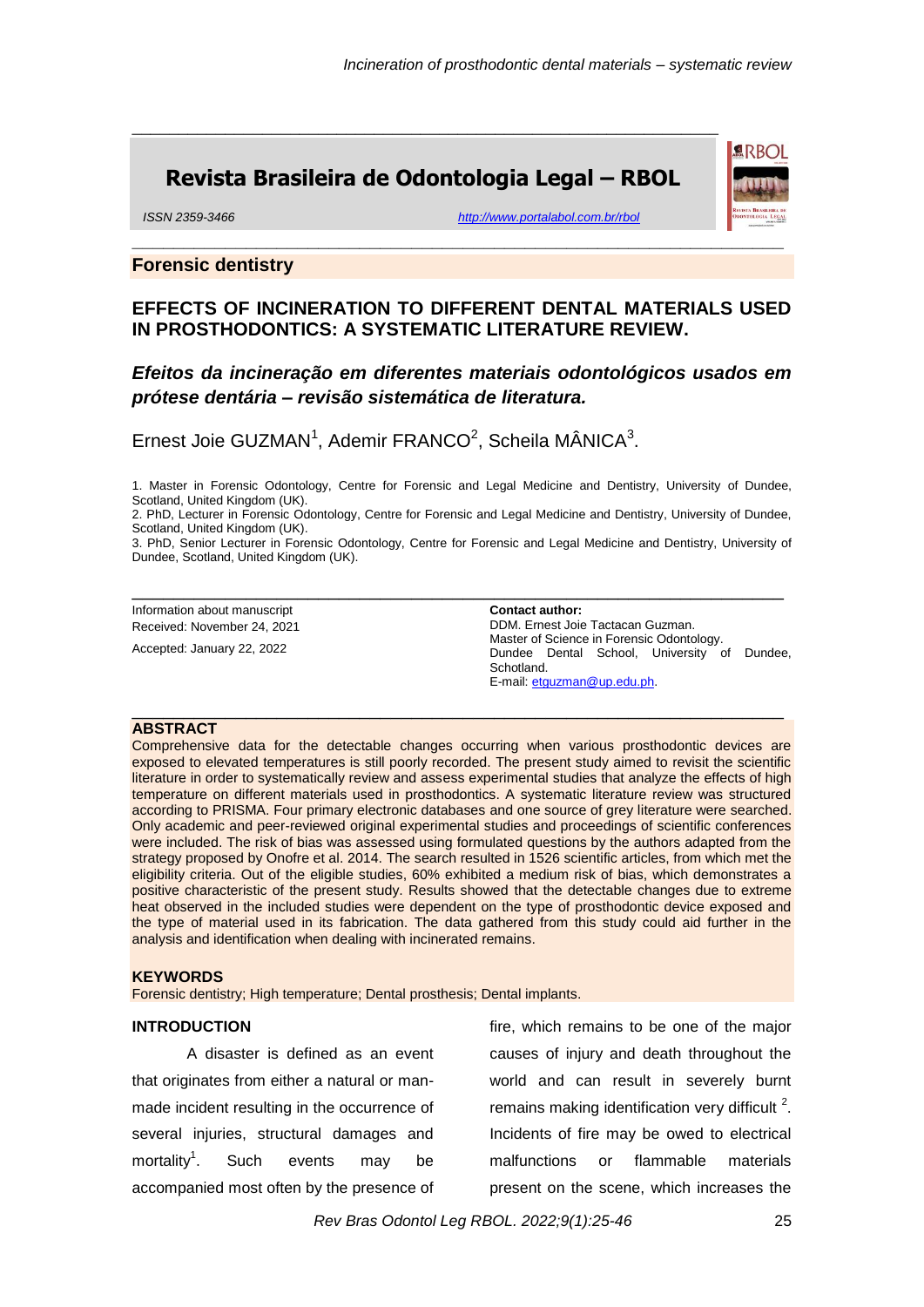severity of injuries and the number of mortalities. It has been found that the maximum temperature caused by petroleum combustion in burning vehicles can reach more than 1000  $^{\circ}C^{3,4}$  while natural firestorms can reach temperatures up to 2000  $^{\circ}C^{5,6}$ . In comparison, human cremation chambers may reach a maximum temperature that ranges from 950-1000  $^{\circ}C^{7,8}.$ 

The classification of bodily injury caused by burning was well described by Norrlander<sup>9</sup> into five categories: (A) superficial burns, (B) destroyed epidermis areas, (C) destruction of the epidermis, dermis, and necrotic areas in the underlying tissues, (D) total destruction of the skin and deep tissue, and (E) burned remains. With the  $3^{rd}$ ,  $4^{th}$  and  $5^{th}$  category, it already demonstrates very extensive and widespread destruction of tissues which makes conventional methods of identification, such as the use of fingerprint and visual recognition, impossible to be utilized<sup>10</sup>. It is very important to be able to establish the identification of burned remains as it satisfies the social, criminal, marriage, monetary and emotional aspects of certain disaster incidents. For this reason, forensic odontology plays a vital role and is considered to be a wellestablished and reliable method in human identification of burnt human remains through dental means<sup>11</sup>. In some reports, this technique has still been the method of choice owing to 43-89% of positive identification<sup>12</sup>.

The human teeth function as a relevant tool in forensics because it is one of the hardest and the most indestructible

component of the human body<sup>13</sup>. This is possible due to the teeth' structural components, which makes them withstand harsh environments and therefore can be even salvaged for examination in decomposing or burned remains. However, when teeth are exposed to temperatures above 1000 ºC, it loses their organic components resulting to a higher tendency of shrinkage and fracture to happen<sup>14,15</sup>. This is where restorations and dental prosthetic materials come into play in supplementing the human identification process by dental means. In recent years, there has been a marked increase in the usage of restorative materials in dental treatments<sup>16</sup>. Based on a study, it showed that in some countries, half of the adult population has been wearing some type of prosthetic dental restoration<sup>17</sup>, which increases the likelihood that these dental appliances will be present during postmortem examinations. A number of studies show that when different restorative and prosthetic materials, such as amalgam<sup>10,18-</sup>  $20$ , composite<sup>10,18</sup>, glass ionomer<sup>20</sup>, dentures made from a combination of a metal framework and acrylic base<sup>21</sup>, implants<sup>14,22-</sup>  $25$  and orthodontic brackets<sup>26</sup> were exposed to elevated temperatures, they undergo several macroscopic changes depending on what temperature range these specimens were exposed to. The changes and behavior of these materials and dental structures including the color change<sup>10, 20, 21</sup>, restoration removal $10,18$ , or breakdown of the natural teeth<sup>10,20</sup> can help in establishing the temperature from which these specific restorations and structures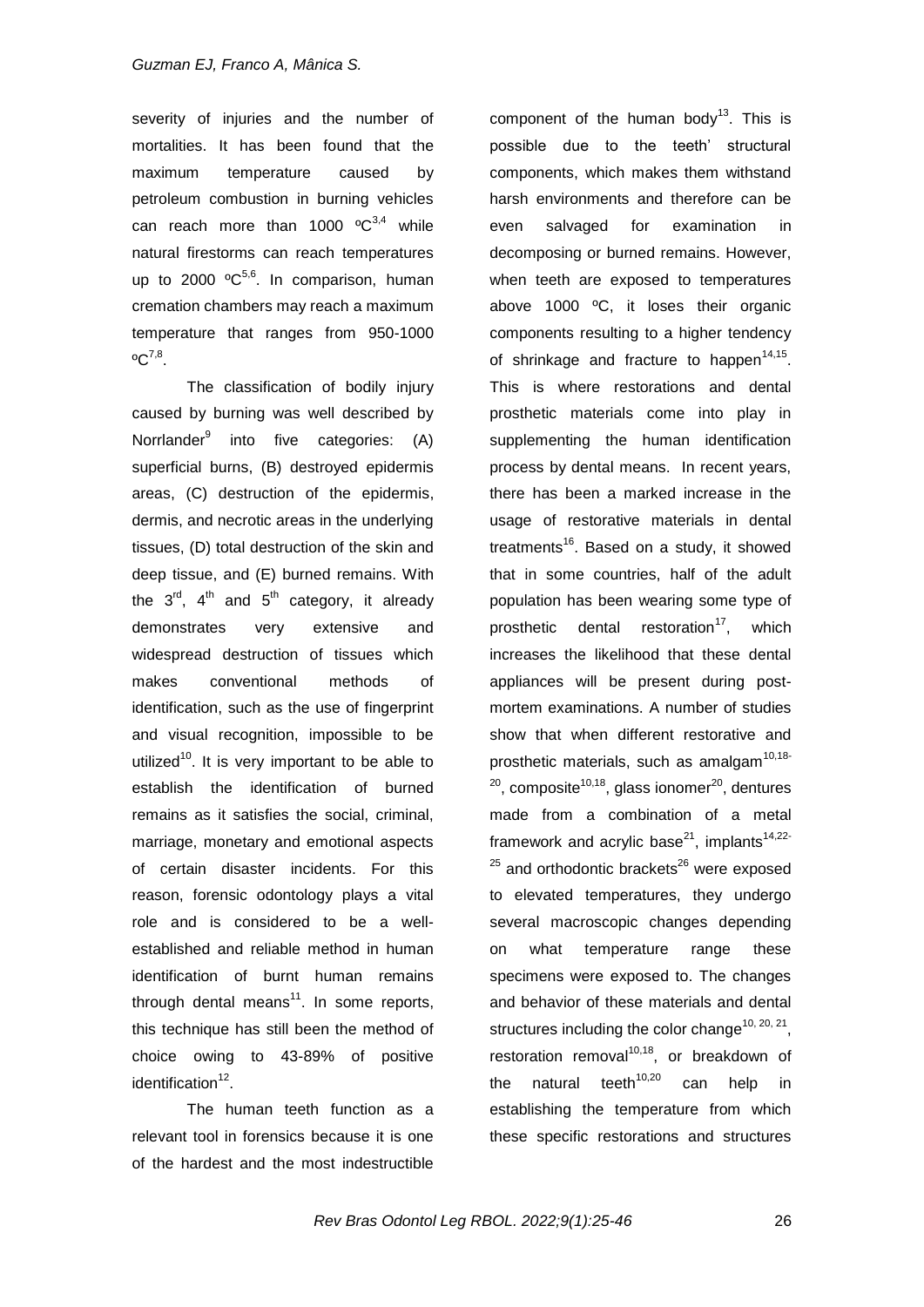were exposed to during identification of the incinerated remains<sup>27</sup>.

In addition, the advancement of dental technology has also introduced the utilization of several materials used in fabricating dental prostheses. Dental prostheses such as, implants, dentures or crowns, are commonly made with materials like cobalt-chromium, zirconia and pure titanium, which can have a melting point of 1330 ºC, 1650 ºC, 1850 ºC, respectively<sup>22,28</sup>. These results to the improved survivability of such materials from thermal insult than the human teeth leading to additional evidence to be used for identification. However, experimental studies on the detectable changes in prosthodontic materials due to exposure to high temperatures are still insufficient and lacking. For this reason, this study aimed to revisit the scientific literature to systematically review and assess experimental studies that analyze the effects of high temperature on different materials used in prosthodontics.

### **MATERIALS AND METHODS**

### *A. Protocol*

This present systematic literature review was performed following the guidelines and checklist provided by the Preferred Reporting Items for Systematic Reviews and Meta-Analyses PRISMA<sup>29</sup> (www.prisma-statement.org).

# *B. Study Design and Eligibility Criteria*

A systematic literature review was designed in order to focus on answering the question: What are the detectable changes in prosthodontic materials when experimentally exposed to high temperature? The research question was based on the PICO strategy for Systematic Exploratory Review, wherein "P" stands for population (prosthodontic materials); "I" stands for intervention (exposure to high temperature); "C" stands for comparison (non-exposed prosthodontic materials); "O" stands for the outcome (detectable changes of the materials).

Inclusion Criteria: Included academic and peer-reviewed original experimental studies only regarding the effects of elevated temperature in different materials used in prosthodontics. Unpublished scientific products circulated in diverse channels of communications such as proceedings of scientific conferences, within the topic of interest. No restrictions of language, time and status of publication was applied.

Exclusion Criteria: books; book chapters; systematic literature reviews; letters to the editor and/or editorials; nonexperimental studies.

#### *C. Information Sources*

A systematic review was performed in May 2021. The search for scientific articles regarding the field of interest was conducted using the following electronic databases: PubMed, ScienceDirect, Scopus, and Web of Science. In order to reduce any selection bias and to allow searching for unpublished scientific articles, the "Grey Literature" was verified through OpenGrey.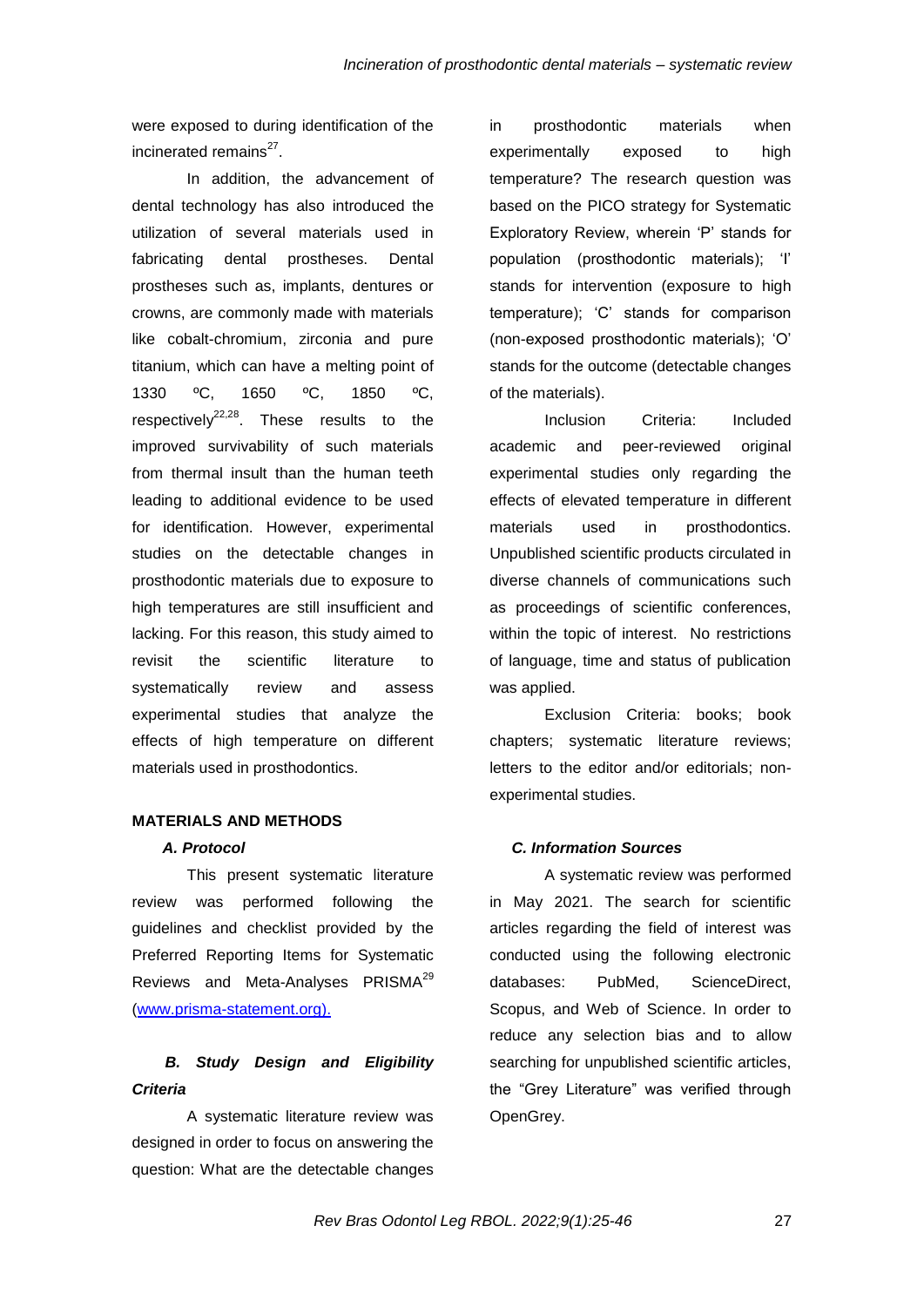### *D. Search Strategy*

The searching of scientific papers was established with a standard strategy using Medical Subject Headings (MeSH) such as, "effects," "incineration"," dental", "high temperature"," dental Crown"," dental prosthesis" and "dental implants" combined with the Boolean operators "AND" and "OR" - Table 1. The search and the subsequent processes were led by a forensic odontologist, familiar with the topic of interest, supervised by two other professionals in the field.

#### *E. Search Selection*

The selection process was performed in four steps. The first consisted of the identification of studies after bibliographic search. The studies were then imported through the research information system (RIS) into EndNote X9.3.3 software for Windows in order to remove the duplicates. Subsequently, manual removal of duplicates was performed to doublecheck the remaining articles using the same software. The second phase consisted of excluding studies based on title reading. In case of doubt regarding the eligibility of the study by title, exclusions were avoided at this phase. To be able to further screen the articles, the third phase established study exclusion based on the abstract reading. Lastly, in the fourth phase, exclusion was performed based on eligibility criteria after full-text reading.

### *F. Data Extraction of Included Articles*

The initial data extracted from the included articles were the 1) authorship/year of publication; 2) study"s

country of origin; 3) type of experimental study; 4) specific prosthodontic appliance used; 5) brand and material from which the prosthodontic appliance was fabricated;6) the heating machine utilized; 7) the temperature interval and 8) temperature range from which the prosthodontic materials were exposed to; 9) time of exposure; and 10) the type of cooling implemented after exposure of the specimens to heat.

The data extracted from the studies were qualitatively compared and analyzed through the compilation of the most pertinent findings across the studies. These included information regarding the a) type of prosthodontic appliance used; b) whether the dental prostheses were separately exposed or in combination with other *exvivo* anatomic structures (tooth, bone, or ribs); c) the variations in temperature ranges; d) time and manner of exposure; e) the type of cooling employed after heating of the prosthodontic appliance and lastly g) the outcomes of each study.

Furthermore, extracted variables/ data such as the number of implants and crowns for each specific brand/manufacturer in each article were also utilized for the quantitative analysis by calculating the absolute (n) and relative frequencies (%) for each data collection. Absolute frequency (n), was defined as the number of occurrences of a value/phenomenon in a given set of data while relative frequency, expressed in percentage, was defined as the absolute frequency expressed as the proportion of the total frequency multiplied by 100.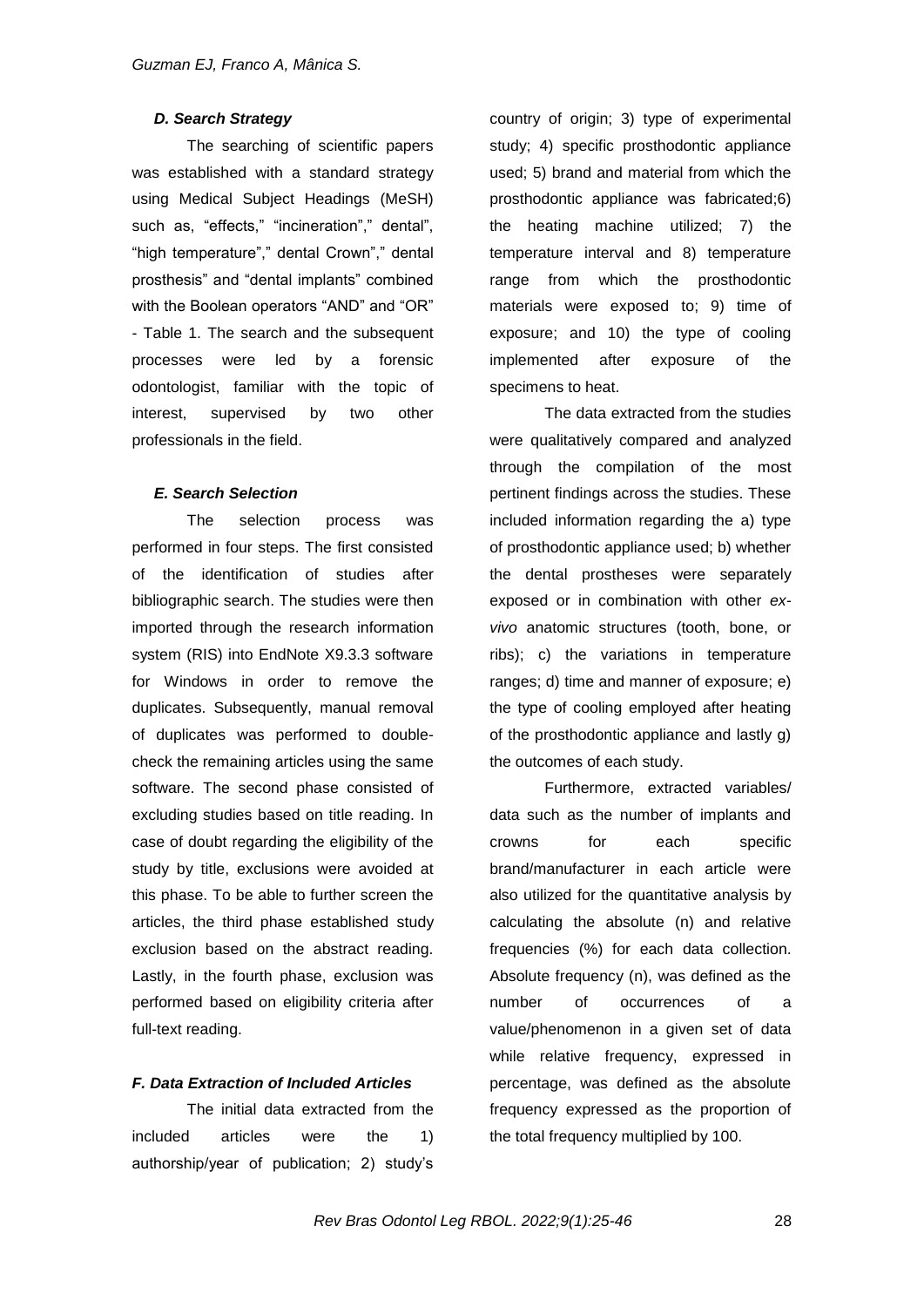| Database                                                                         | Search strategy                                                                                                                                                                                                                                                                                                                                                                                           | Total                  |
|----------------------------------------------------------------------------------|-----------------------------------------------------------------------------------------------------------------------------------------------------------------------------------------------------------------------------------------------------------------------------------------------------------------------------------------------------------------------------------------------------------|------------------------|
| PubMed http://www.ncbi.nlm.nih.gov/ Pubmed                                       | ("high temperature" OR "cremation" OR "incineration") AND ("dental")AND ("implants" OR "crowns"<br>OR "prosthesis"))<br>("high temperature" OR "cremation" OR "incineration") AND ("dental") AND ("implants" OR "crowns"<br>OR "dentures"))<br>("cremation") AND (("dental") AND ("implants" OR "crowns" OR "dentures"))<br>(("incineration") AND (("dental") AND ("implants" OR "crowns" OR "dentures")) | 675<br>497<br>15<br>16 |
| ScienceDirect http://www.sciencedirect.com<br>Scopus https://www.scopus.com      | ("incineration") AND ("dental") AND ("implants" OR "crowns" OR "prosthesis" OR<br>"restorations")))<br>("incineration") AND ("dental") AND ("implants" OR "crowns" OR "prosthesis" OR<br>"restorations")))                                                                                                                                                                                                | 210<br>70              |
| Web of Science http://apps.webofknowledge.com<br>OpenGray http://www.opengrey.eu | ("incineration") AND (("dental") AND ("implants" OR "crowns" OR "prosthesis")))<br>(("incineration") AND ("dental implants" OR "dental crowns" OR "dental dentures"))<br>(("incineration") AND ("dental") AND ("implants" OR "crowns" OR "prosthesis")))                                                                                                                                                  | 4<br>39<br>0           |
| Total                                                                            |                                                                                                                                                                                                                                                                                                                                                                                                           | 1526                   |

Table 1. Electronic databases and applied search strategy.

The results of the analysis and comparison were visually represented and summarized in a tabular form to demonstrate patterns and relationships on the methods and outcomes of the included articles.

### *G. Risk of Bias of Eligible Studies*

The individual risk of bias concerning the procedural qualities of each eligible study was assessed using formulated questions by the authors adapted from the strategy proposed by Onofre et al. $^{30}$  in 2014. The following questions were used: 1) Are the ethical aspects mentioned? 2) Is the study design described? 3) Is there a rationale for sample size calculation? 4) Were the prosthodontic specimens new? 5) Were the prosthodontic specimens with similar dimensions/type? 6) Were the prosthodontic specimens manufactured from the same company? 7) Was temperature control described? 8) Was time interval between temperatures described? 9) Were macro- or microscopic analyses reported? 10) Were visual, photographic or radiographic analyses reported? Two authors independently read and assessed the studies following PRISMA guidelines<sup>29</sup>.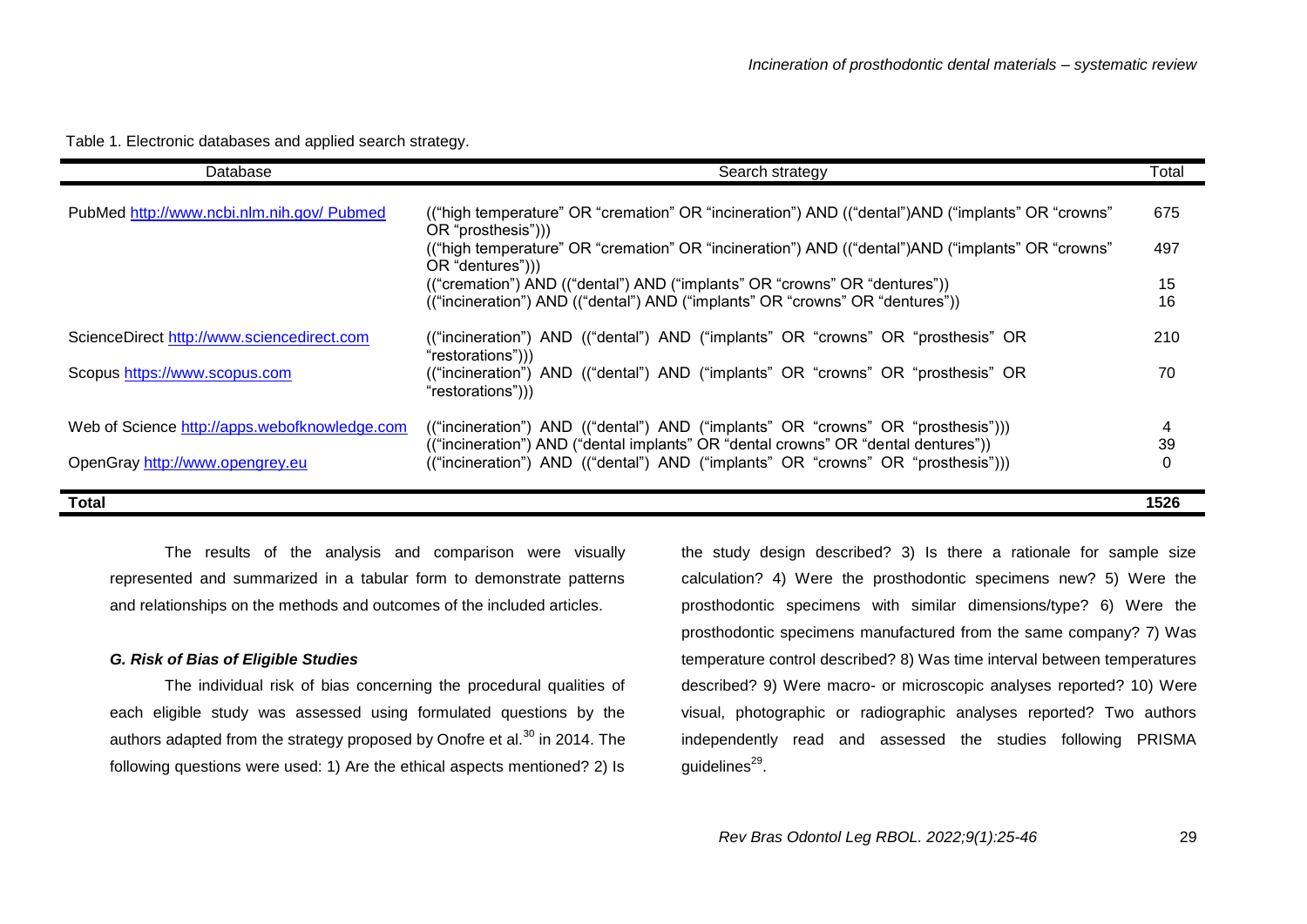The results of the analysis and comparison were visually represented and summarized in a tabular form to demonstrate patterns and relationships on the methods and outcomes of the included articles.

### *G. Risk of Bias of Eligible Studies*

The individual risk of bias concerning the procedural qualities of each eligible study was assessed using formulated questions by the authors adapted from the strategy proposed by Onofre et al. $^{30}$  in 2014. The following questions were used: 1) Are the ethical aspects mentioned? 2) Is the study design described? 3) Is there a rationale for sample size calculation? 4) Were the prosthodontic specimens new? 5) Were the prosthodontic specimens with similar dimensions/type? 6) Were the prosthodontic specimens manufactured from the same company? 7) Was temperature control described? 8) Was time interval between temperatures described? 9) Were macro- or microscopic analyses reported? 10) Were visual, photographic or radiographic analyses reported? Two authors independently read and assessed the studies following PRISMA guidelines $^{29}$ .

Each of the studies was categorized depending on the percentage of positive answers to each of the questions. A high risk of bias was registered when a study answered positively up to 49%; moderate risk of bias ranged between 50% and 69% of positive answers; and low risk of bias was found when positive answers were above 70%.

### **RESULTS**

### *A. Study Selection*

The initial search resulted in 1526 scientific articles distributed in five electronic databases, including the gray literature. There were 998 studies that remained after the removal of the duplicates. A total of 993 papers were subsequently excluded by screening, which resulted in five full articles eligible for fulltext reading. The excluded papers did not meet the inclusion criteria due to different reasons as described in figure 1. There were five additional studies, added by the expert after full-text reading, which were not identified during the initial searching phase using the databases, although they have satisfied the inclusion criteria and were later added for the systematic review. Finally, ten qualified scientific articles were included for the final line-up of papers that were analyzed and evaluated for this systematic review.

### *B. Characteristics of eligible studies*

The extracted data from the included studies were summarized in table 2. Based on the analysis performed on the articles in this systematic review, it exhibited that the year of publication of the literature were in between 2002 and 2020. All of the articles were experimental studies in which they investigated the effects of high temperature on different prosthodontic appliances fabricated from various materials and brands/manufacturers. The experimental studies originated from a variety of locations with most of the papers emanating from Australia (n=4)  $14$ ,  $22-24$  and India (n=4)  $16, 19, 31, 32$ , while one paper each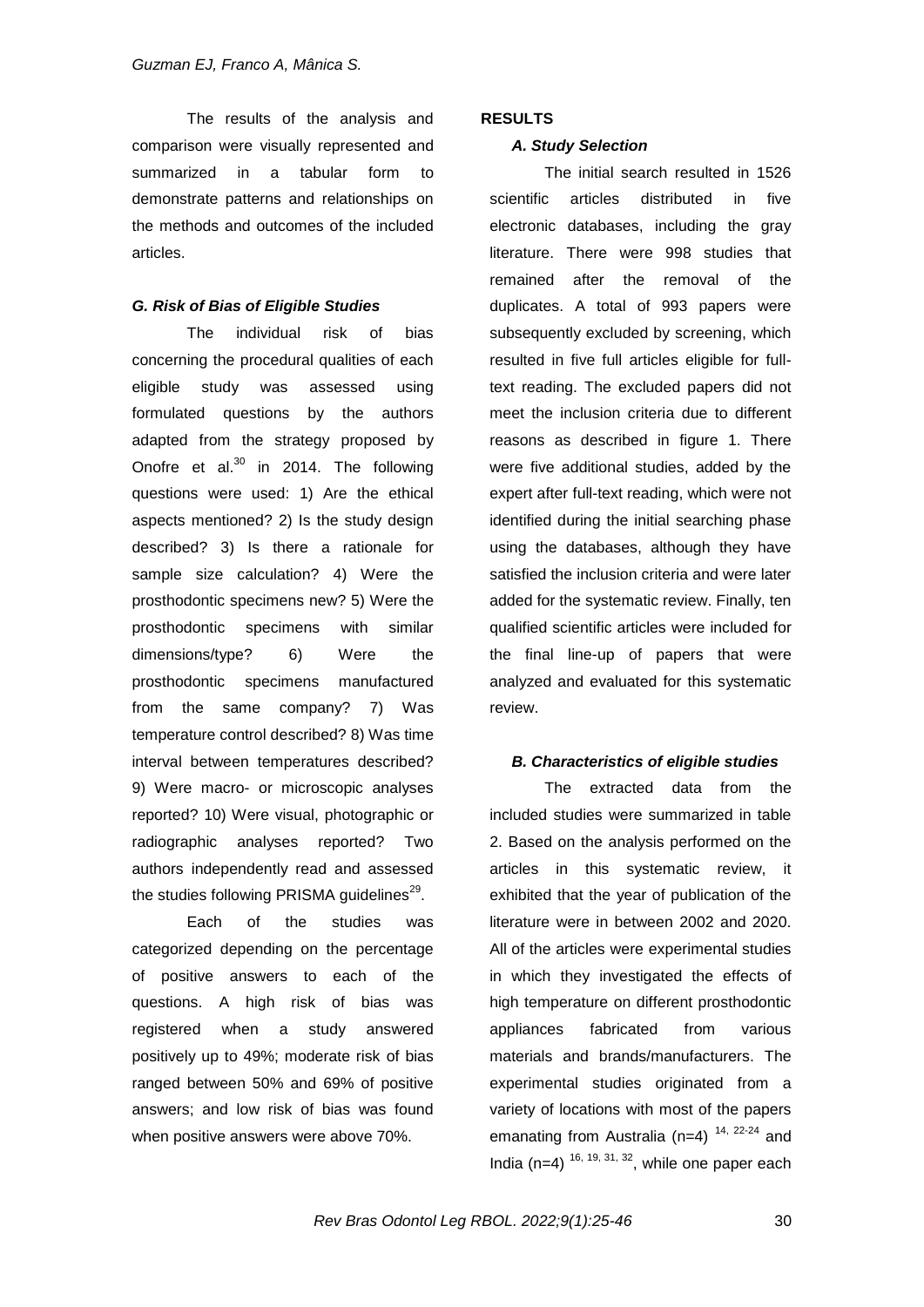originated from Brazil  $(n=1)^{25}$  and Italy  $(n=1)^{21}$ . All of the studies may have included at least one type of dental prosthetic restoration which was either an implant, crown or dentures that were exposed to elevated temperatures. Among the ten eligible studies, five experimentations conducted in Australia and Brazil investigated the effects of elevated temperatures on dental implants. Four scientific articles from Australia, focusing on implants alone, were

systematically done and were performed by the same authors. The first two studies<sup>22,23</sup> published in 2010 and 2011 respectively, were executed by utilizing in-vitro exposure of the dental implants. Subsequently, the other two articles<sup>14,24</sup> from 2011 and 2014, exposed dental implants that were integrated into jaw bones. The sole Brazilian study<sup>25</sup> included integration of the dental implants in a pig"s sectioned ribs before heat exposure.



Figure 1: Flowchart depicting the steps of the present systematic literature review and quantification of studies from literature search to selection criteria of included scientific articles adapted from PRISMA*<sup>29</sup> .*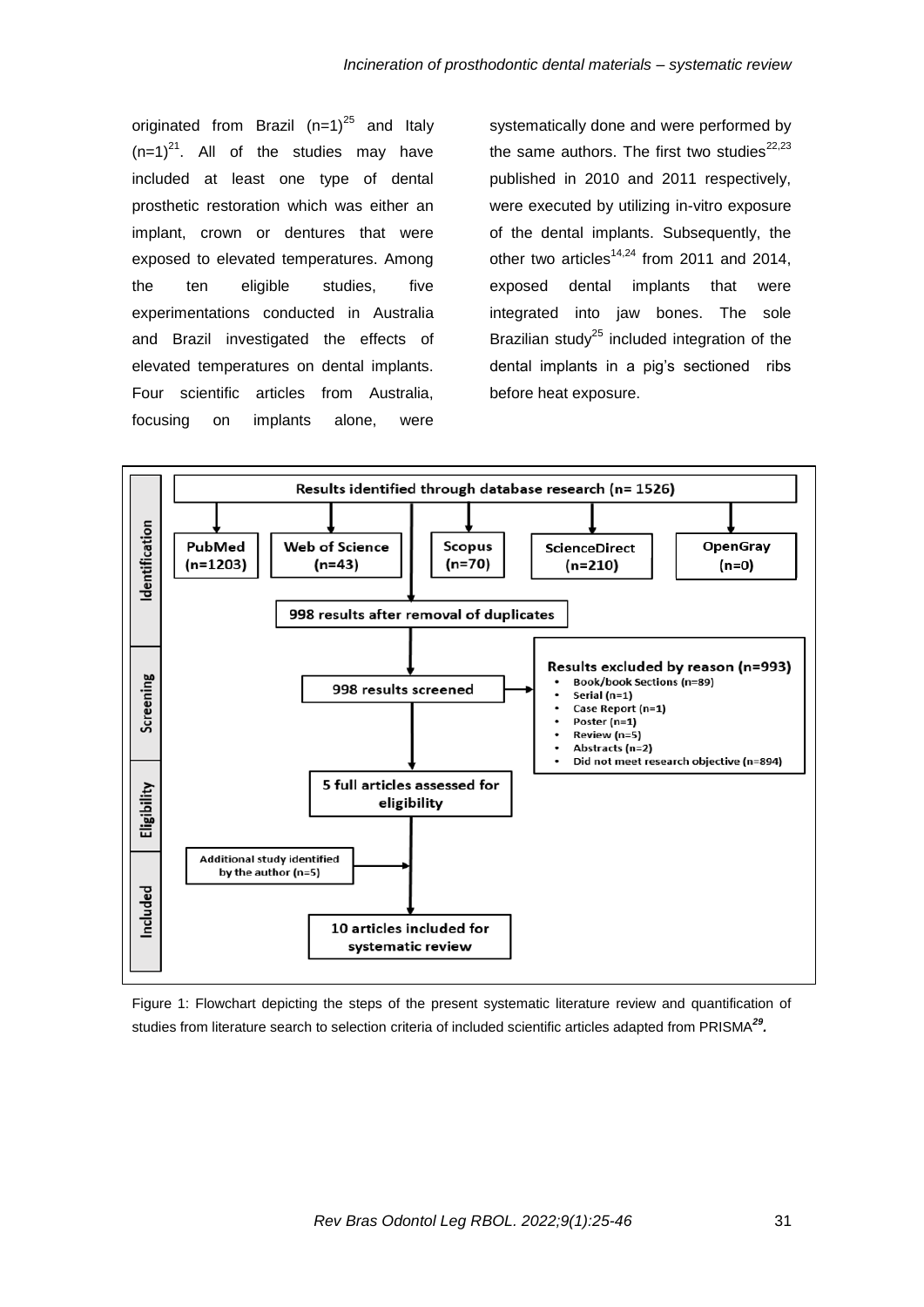| <b>Author/Year</b>              | <b>Country</b> | <b>Experimental</b><br><b>Study</b>                  | <b>Dental</b><br><b>Prosthetic</b><br><b>Material</b> | <b>Specific Type and Brand</b>                                                                                                                                                                                                                                                                               | <b>Heating</b><br><b>Machine</b>                                              | <b>Temperature</b><br><b>Rise</b> | <b>Temperature</b><br>Range | Time of<br><b>Exposure</b>                                   | Type of<br><b>Cooling</b> |
|---------------------------------|----------------|------------------------------------------------------|-------------------------------------------------------|--------------------------------------------------------------------------------------------------------------------------------------------------------------------------------------------------------------------------------------------------------------------------------------------------------------|-------------------------------------------------------------------------------|-----------------------------------|-----------------------------|--------------------------------------------------------------|---------------------------|
| Berketa et al.<br>22(2010)      | Australia      | In vitro                                             | Implants                                              | Straumann™ Standard Plus 3.3 x 8 mm<br>implant, with no healing cap nor<br>abutment $\beta$                                                                                                                                                                                                                  | <b>INFI-TROL™</b><br>kiln                                                     | N/A                               | Heated to<br>1125°C         | 5-min at<br>1125 °C                                          | Type 1                    |
|                                 |                |                                                      |                                                       | Straumann™ Standard Plus 3.3 x 8 mm<br>with abutment <sup><sup>B</sup></sup>                                                                                                                                                                                                                                 |                                                                               |                                   |                             |                                                              |                           |
| Berketa et al.<br>23(2011)      | Australia      | In Vitro                                             | Implants                                              | Straumann™ Standard Plus 3.3 X 8 mm<br>(Pure Titanium) $\beta$<br>• Nobel-Biocare™ Branemark Mk III<br>Groovy 15 X 5 mm (Pure Titanium) $\Sigma$<br>Nobel-Biocare™ All-in-one™ 13 X 3<br>$\bullet$<br>mm (Pure Titanium) $^{\Sigma}$<br>• 3i Biomet Certain 4 X 8.5 mm(Alloy) <sup><math>\Omega</math></sup> | <b>INFI-TROL™</b><br>kiln                                                     | N/A                               | Heated to<br>1125°C         | N/A                                                          | Type 1                    |
| Berketa et. al<br>$^{24}(2011)$ | Australia      | Non-<br>Osseointigrate<br>d in sheep<br>mandible     | Implants                                              | ∙ Straumann™ Regular 3.3 x 10mm $^{\text{\textsf{B}}}$<br>• Nobel Biocare Replace Select™4.3 x<br>$8mm^{\Sigma}$<br>• Ankylos plus $3.5 \times 17$ mm <sup><math>\triangle</math></sup><br>∙ Zimmer™ 3.7 x 13 mm $^{\Omega}$<br>$\bullet$ Neoss <sup>TM</sup> 3.5 x 9mm <sup>*</sup>                         | Animal<br>Cremation<br>Chamber*<br>(gas fired<br>Pathological<br>Incinerator) | N/A                               | Heated to 780°C             | 2.5 hours                                                    | Type 1                    |
| Berketa et al.<br>14(2014)      | Australia      | Osseointigrate<br>d in Human<br>Maxilla/<br>Mandible | Implants                                              | · Gold Alloy Hybrid(CALCITEK) <sup>®</sup><br>• Titanium Alloy Hybrid(CALCITEK) <sup>®</sup>                                                                                                                                                                                                                 | Human<br>Cremation<br>Chamber*                                                | N/A                               | <b>Heated</b> to<br>1050°C  | N/A                                                          | Type 2                    |
| Bonetti et. al.<br>25(2020)     | Brazil         | Non-<br>Osseointigrate<br>d in sectioned<br>pig ribs | Implants                                              | Pure Titanium, Cylindrical, 3.5 mm x 15<br>$mm*$                                                                                                                                                                                                                                                             | EDG 10P-S<br>oven                                                             | N/A                               | 200°C, 400°C<br>and 600°C   | $\overline{30}$<br>min/tempera<br>ture                       | N/A                       |
| Merlati et al.<br>$21$ (2002)   | Italy          | Teeth(Unresto<br>red/<br>Restored),<br>Crowns,       | Crowns                                                | · Fixed Prosthetic Crown or Bridge made<br>of polycarbonate, acrylic or composite<br>material (FC-PAC)*                                                                                                                                                                                                      | Laboratory<br>Furnace*                                                        | 30 °C/min                         | 200-1100°C                  | 6.6min (RT-<br>$200^{\circ}$ C) to<br>36.6min<br>(RT-1100°C) | Type 1                    |

Table 2: Summary of main descriptive characteristics of eligible studies.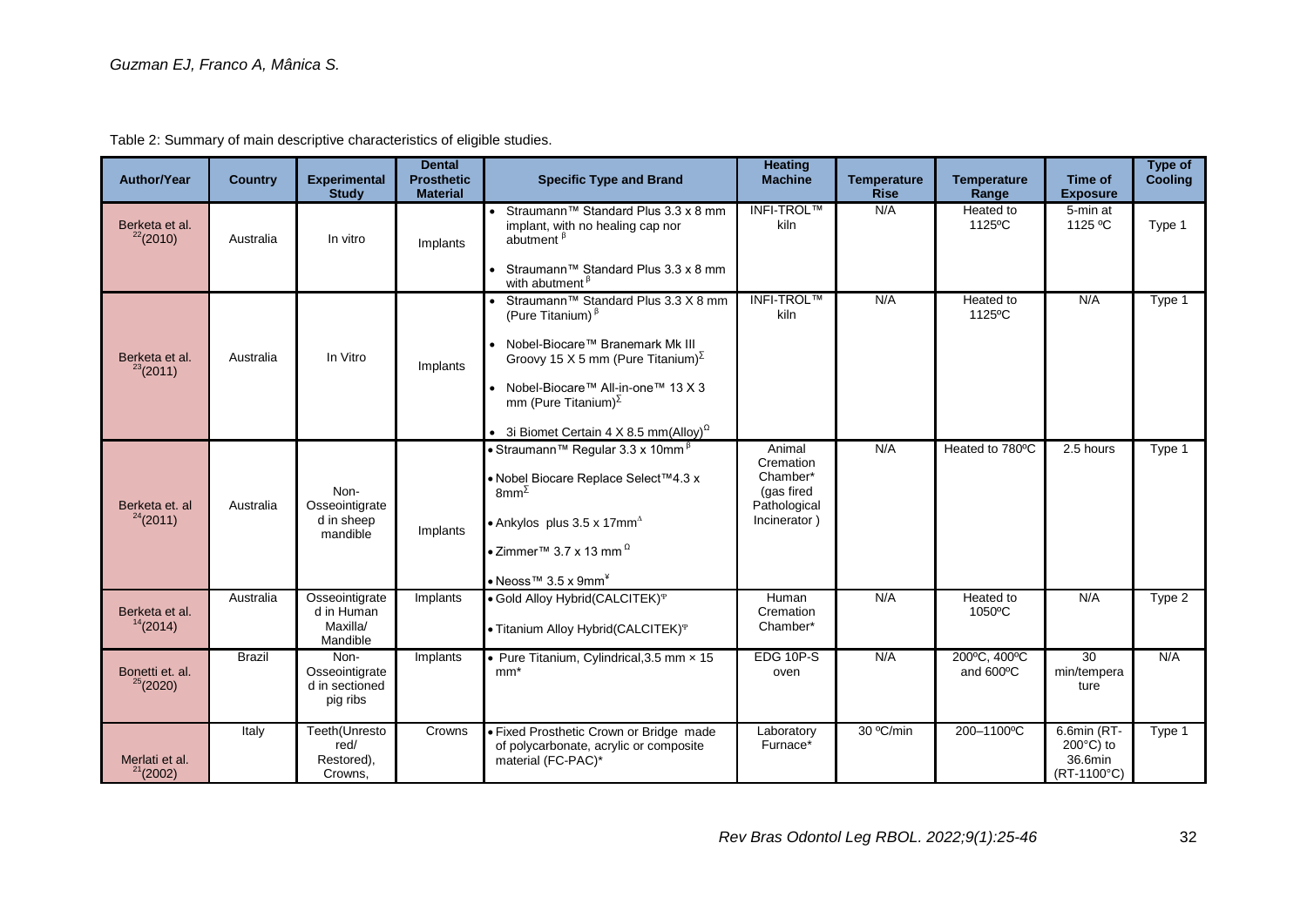| Author/Year                                    | <b>Country</b> | <b>Experimental</b><br><b>Study</b>                        | <b>Dental</b><br><b>Prosthetic</b><br><b>Material</b> | <b>Specific Type and Brand</b>                                                                                                                                                                                                                                                                | <b>Heating</b><br><b>Machine</b> | <b>Temperature</b><br><b>Rise</b> | <b>Temperature</b><br>Range                 | <b>Time of</b><br><b>Exposure</b>                                        | Type of<br><b>Cooling</b> |
|------------------------------------------------|----------------|------------------------------------------------------------|-------------------------------------------------------|-----------------------------------------------------------------------------------------------------------------------------------------------------------------------------------------------------------------------------------------------------------------------------------------------|----------------------------------|-----------------------------------|---------------------------------------------|--------------------------------------------------------------------------|---------------------------|
|                                                |                | Bridges,<br>Dentures                                       | Dentures                                              | • Fixed Prosthetic Crown or Bridge made in<br>metal alloy covered with aesthetic<br>resinous material (FC-MAR)*<br>• Fixed Prosthetic Crown or Bridge made in<br>metal-feldspathic (FC-PFM)*<br>• Removable Partial Denture (base metal<br>alloy framework and acrylic resin denture<br>base) |                                  |                                   |                                             |                                                                          |                           |
| Lokhasudhan<br>and<br>Ajitha $32(2017)$        | India          | In Vitro                                                   | Crowns                                                | $\bullet$ Lithium disilicate (Emax) <sup><math>\alpha</math></sup><br>• Zirconia (BruxZir) <sup>0</sup><br>• Indirect composite resin (Adoro) <sup><math>\alpha</math></sup>                                                                                                                  | Laboratory<br>Furnace*           | N/A                               | 400 °C and 1100<br>°C                       | 5,15,30 min<br>(400 °C)<br>$15 \text{ min}$<br>(1100 °C)                 | N/A                       |
| Patidar et al.<br>16(2010)                     | India          | Teeth(Unresto<br>red/<br>Restored),<br>Crowns on<br>teeth  | Crowns                                                | • Nickel-Chromium(NiCr) Metal Crown <sup>™</sup><br>• Metal-Ceramic Crown(PFM) <sup><math>\Phi</math></sup>                                                                                                                                                                                   | Laboratory<br>Furnace*           | N/A                               | 400°C and<br>1100°C                         | 5,15,30 min<br>(400 °C)<br>$15 \text{ min}$<br>(1100 °C)                 | N/A                       |
| Khirtika and<br>Ramesh <sup>31</sup><br>(2017) | India          | Endodontically<br>treated teeth<br>restored with<br>crowns | Crowns                                                | • All ceramic (zirconia) crowns*<br>• Metal ceramic crowns*                                                                                                                                                                                                                                   | Laboratory<br>Furnace*           | 30 °C/min                         | 400°C, 800°C,<br>and 1200°C                 | 5<br>min(400°C),<br>5 min<br>$(800^{\circ}C)$ , and<br>15<br>min(1200°C) | N/A                       |
| Pol et al.<br>19(2015)                         | India          | Teeth(Unresto<br>red/<br>Restored),<br>Crowns on<br>teeth  | Crowns                                                | • All Ceramic (Ceramco II) <sup>D</sup>                                                                                                                                                                                                                                                       | Laboratory<br>Furnace*           | 30 °C/min                         | 200°C, 400°C,<br>600°C, 800°C<br>and 1000°C | $15$ min/<br>temperature                                                 | Type 1                    |

\* Brand not specified; β- Straumann Dental Implant System (Straumann's factory, Villeret, Switzerland); ∑- Nobel Biocare Implant System( Nobel Biocare Company, United States, Sweden and Japan); Ω- Zimmer Biomet Dental Certain Implant System (Zimmer Biomet Holdings Inc., United States); Δ- Ankylos C/X Implant System (Dentsply Sirona, Germany) ; ¥- Neoss Implant System (Neoss, Sweden) Ⴔ- Calcitek Implant System (Calcitek Inc., Sulzer Medica, Carlsbad, CA, USA); α- Emax/Adoro (Ivoclar-Vivadent, Schaan, Liechtenstein); θ-BruxZir (Glidwell laboratories, USA); π-Ruby max white metal soft type, (Ruby Dental Products, Osaka, Japan); ф- Ceramic powder-Ceramco 3 (Dentsply USA) /Metal-Max bond (Ruby Dental Products, Osaka, Japan); □- Ceramco II (Dentsply International Inc., New York, United States); Types of cooling: Type 1, removed from heating device and cooled in air to room temperature (RT); Type 2, left overnight to cool down.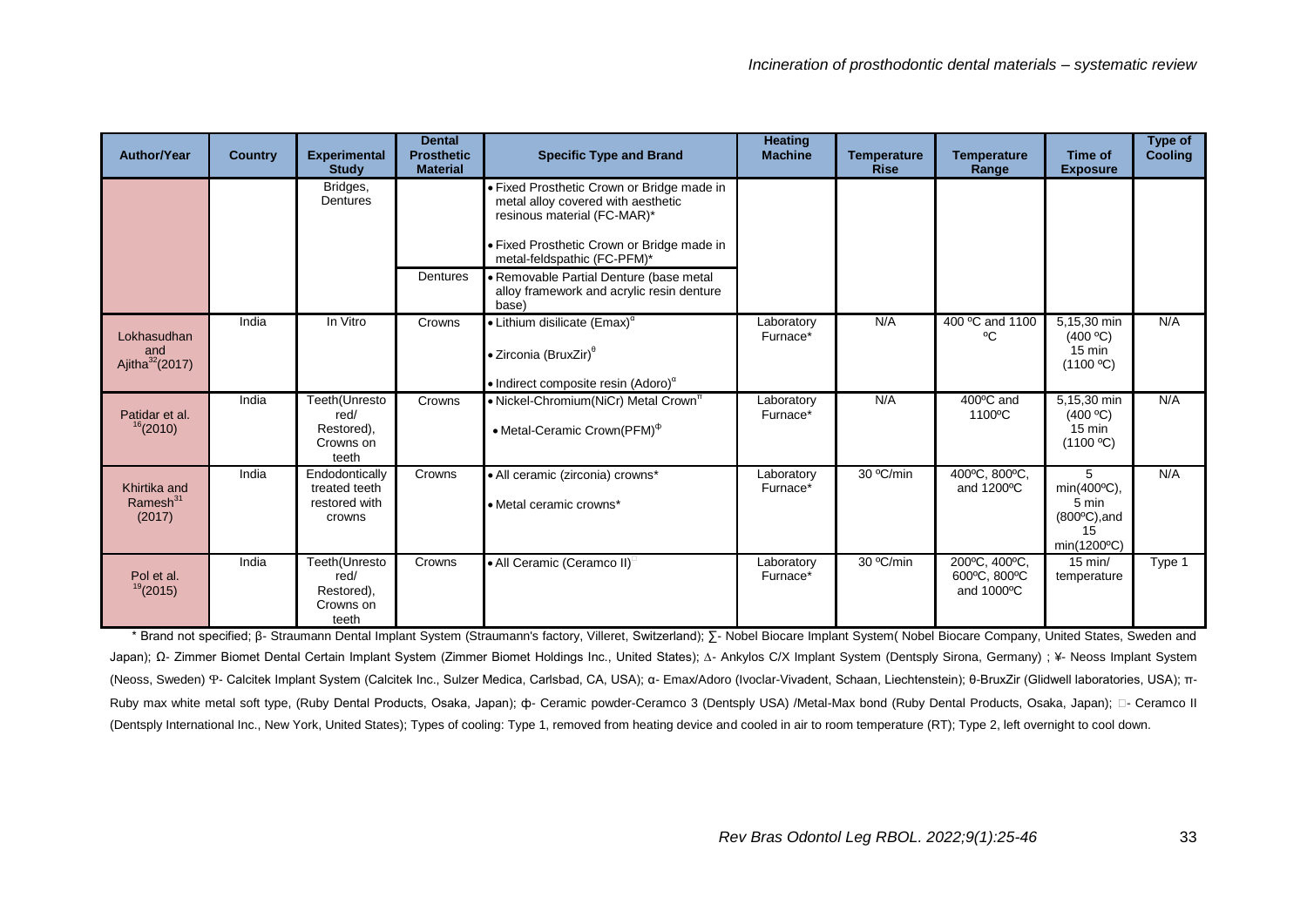Concerning the relative frequency (table 3) of which brand and manufacturer of implant specimens were used in the five studies, it showed that most were manufactured by Straumann Dental

Implant System followed by Zimmer Biomet Dental Certain Implant System with 33.33% and 22.22% of occurrence, respectively.

|  | Table 3: Relative and absolute frequencies of implant brand/manufacturer |
|--|--------------------------------------------------------------------------|
|  |                                                                          |

| <b>Implant brand/manufacturer</b>                                                                     | <b>Articles using Specific</b>                                                          | <b>Absolute</b> | <b>Relative</b>  |  |
|-------------------------------------------------------------------------------------------------------|-----------------------------------------------------------------------------------------|-----------------|------------------|--|
|                                                                                                       | <b>Brand</b>                                                                            | Frequency (n)   | <b>Frequency</b> |  |
|                                                                                                       |                                                                                         |                 | $(\% )$          |  |
| <b>Straumann Dental Implant System</b><br>(Straumann's factory, Villeret,<br>Switzerland);            | Berketa et al. $22(2010)$<br>Berketa et al. $23(2011)$<br>Berketa et. al $^{24}$ (2011) | 3               | 33.33%           |  |
| <b>Nobel Biocare Implant System</b><br>(Nobel Biocare Company, United States,<br>Sweden and Japan)    | Berketa et al. $^{23}(2011)$                                                            | $\mathbf 1$     | 11.11%           |  |
| Zimmer Biomet Dental Certain Implant<br>System (Zimmer Biomet Holdings Inc.,<br><b>United States)</b> | Berketa et al. $23(2011)$<br>Berketa et. al $^{24}(2011)$                               | 2               | 22.22%           |  |
| <b>Ankylos C/X Implant System (Denstply</b><br>Sirona, Germany)                                       | Berketa et. al $^{24}$ (2011)                                                           | 1               | 11.11%           |  |
| <b>Neoss Implant System (Neoss,</b><br>Sweden)                                                        | Berketa et. al $^{24}$ (2011)                                                           | 1               | 11.11%           |  |
| Calcitek Implant System (Calcitek Inc.,<br>Sulzer Medica, Carlsbad, CA, USA)                          | Berketa et al. $14(2014)$                                                               | 1               | 11.11%           |  |
| <b>TOTAL FREQUENCY</b>                                                                                | 9                                                                                       |                 |                  |  |

*\*Quantitative analysis of the frequency only utilized the extracted data regarding the specific manufacturer of the implants identified in the eligible studies regardless of other variables such as the type and the brand. One study<sup>25</sup> was not included in the analysis because the brand and manufacturer of the implant were not mentioned.*

In the case of dental crowns, most of the articles were performed from India16,19,31,32 with one study emerging from Italy $^{21}$ . Among the five studies, four<sup>16,19,21,31</sup> of which were performed exposure of dental crowns which were cemented/attached to a natural tooth, while

only one study $32$  utilized in-vitro exposure. Results from the quantitative analysis (table 4) demonstrated the utilization of various brands of dental crowns that were exposed to high temperatures. The data from this analysis were based on studies where specific brands were mentioned.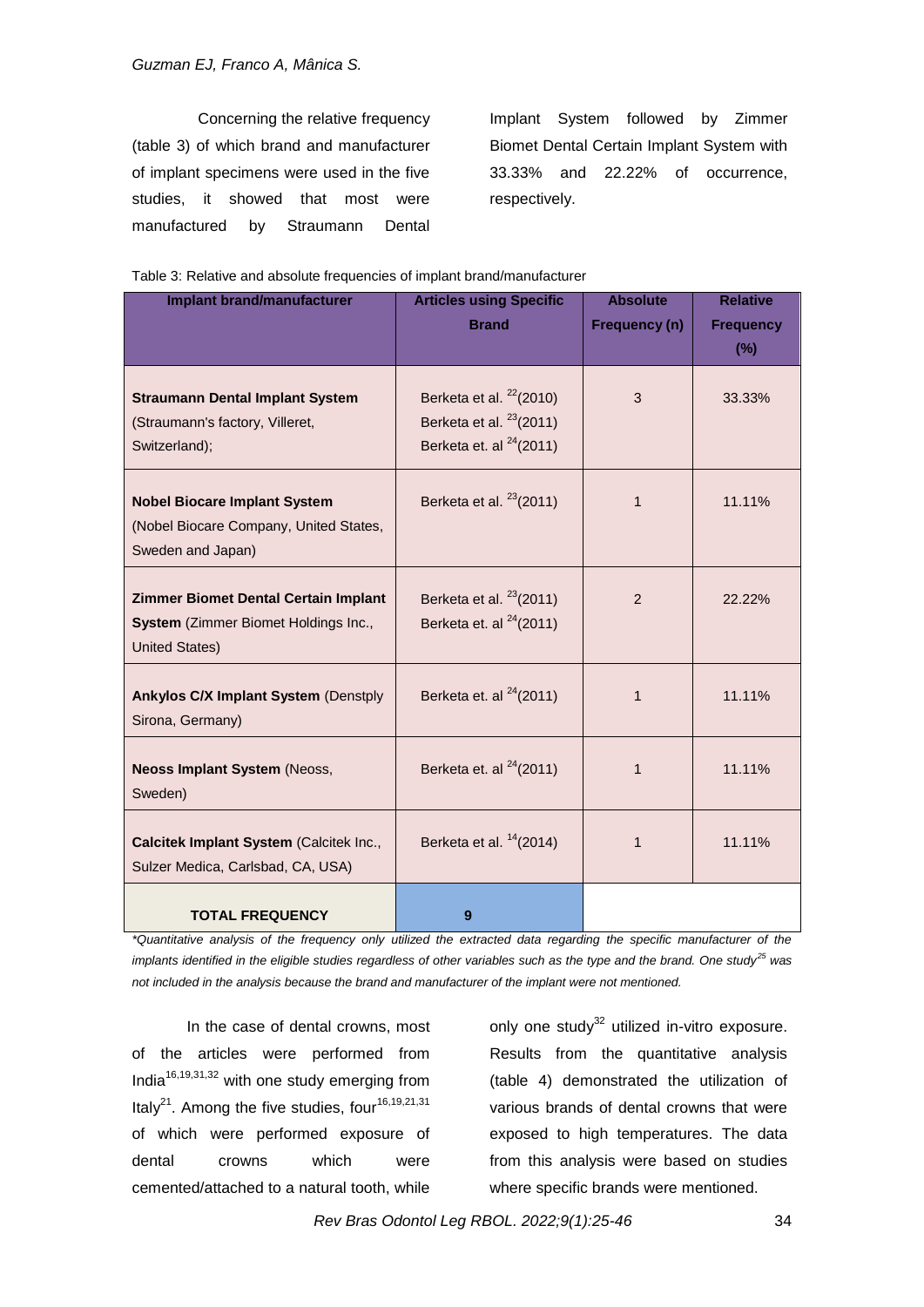| <b>Crown brand/manufacturer</b>                                                            | <b>Articles using Specific</b>                 | <b>Absolute</b> | <b>Relative</b> |
|--------------------------------------------------------------------------------------------|------------------------------------------------|-----------------|-----------------|
|                                                                                            | <b>Brand</b>                                   | Frequency (n)   | Frequency (%)   |
| Emax (Ivoclar-Vivadent,<br>Schaan, Liechtenstein)                                          | Lokhasudhan and<br>Ajitha <sup>32</sup> (2017) | $\overline{1}$  | 17%             |
| Adoro(Ivoclar-Vivadent,<br>Schaan, Liechtenstein                                           | Lokhasudhan and<br>Ajitha <sup>32</sup> (2017) | $\mathbf{1}$    | 17%             |
| <b>BruxZir (Glidewell</b><br>laboratories, USA)                                            | Lokhasudhan and<br>Ajitha <sup>32</sup> (2017) | 1               | 17%             |
| Ruby max white metal soft<br>type, (Ruby Dental Products,<br>Osaka, Japan)                 | Patidar et al. $16(2010)$                      | 1               | 17%             |
| <b>Ceramco 3 (Dentsply USA)</b><br>/Metal-Max bond (Ruby Dental<br>Products, Osaka, Japan) | Patidar et al. $16(2010)$                      | $\mathbf{1}$    | 17%             |
| <b>Ceramco II (Dentsply</b><br>International Inc., New York,<br><b>United States)</b>      | Pol et al. <sup>19</sup> (2017)                | $\mathbf{1}$    | 17%             |
| <b>TOTAL FREQUENCY</b>                                                                     | 6                                              |                 |                 |

Table 4: Relative and absolute frequencies of crown brand/manufacturer.

The inclusion of the effects of heat on dentures was conducted only by a single study<sup>21</sup>, which made use of a removable partial denture composed of a combination of an acrylic denture base and a metal framework.

Most of the heat exposure was done using a laboratory furnace except for one study that used a human cremation chamber. Amongst the included studies,  $five^{14,21-24}$  of which performed constant exposure of the prosthodontic restorations to a temperature with maximum heat in between 780ºC- 1125ºC, while the remaining  $aricles^{16,19,25,31,32}$  utilized incremental increase in temperature from

200ºC, 400ºC, 600ºC, 800ºC, 1000ºC, 1100ºC and 1200ºC with varying exposure times.

After heating, the manner of cooling of the specimens was also analyzed. It demonstrated that, majority of the publications<sup>19,21-24</sup> immediately removed the specimens from the heating device and cooled them in the air to room temperature (Type 1). In contrast, only one article<sup>14</sup> performed cooling by leaving the specimens to cool down overnight (Type 2). Lastly, for the remaining articles the authors did not mention any cooling regime after the exposure.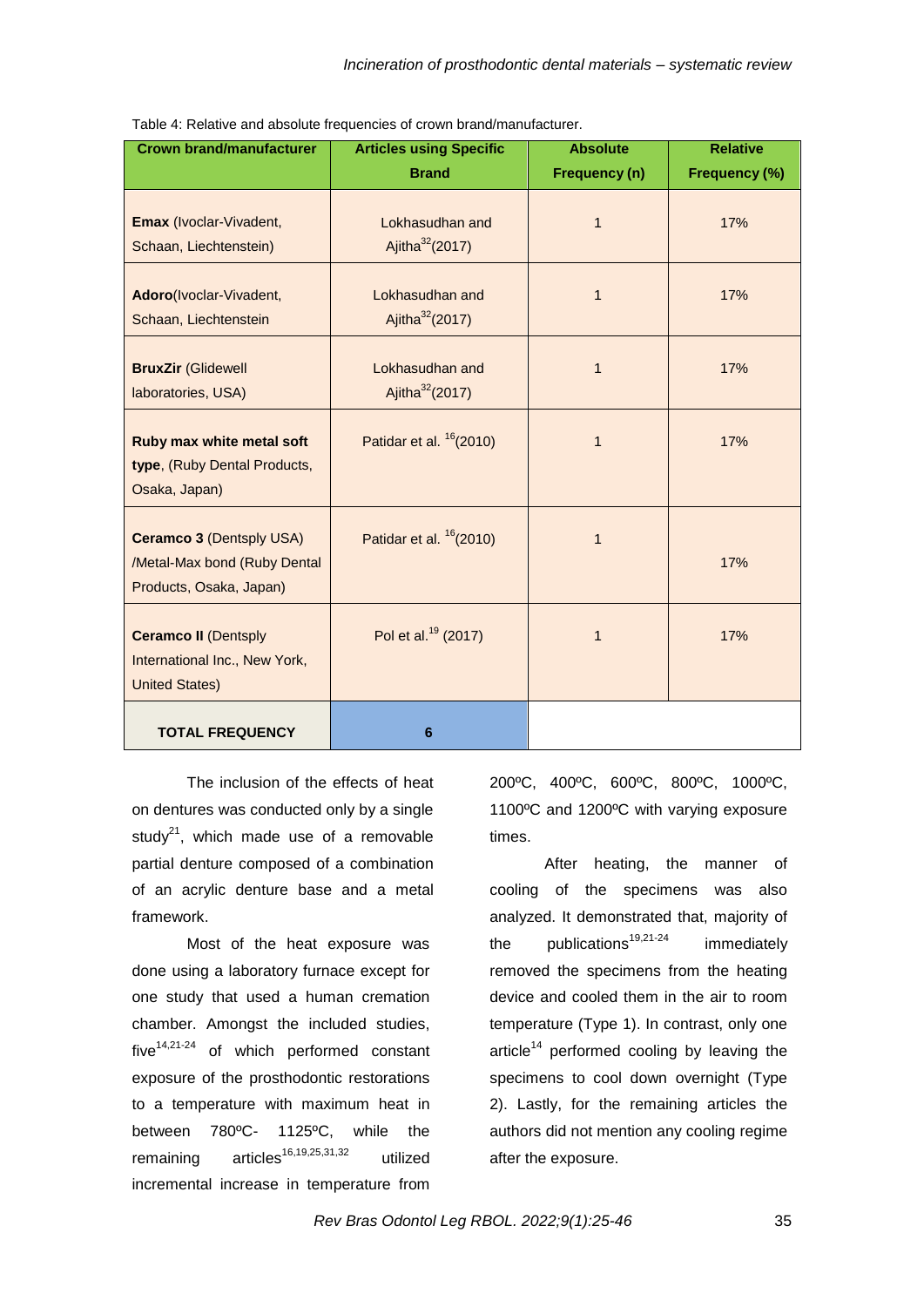### *C. Individual outcomes of the studies*

The summary of outcomes from the eligible studies demonstrating the varying changes of dental prosthetic materials after exposure to elevated temperatures was listed in table 5.

### *C.1 Dental implants*

After exposure of implant restorations to extreme heat, overall, it demonstrated minimal detectable changes in its physical properties with great survivability to thermal insults whatever material was used in the implant"s fabrication. Studies<sup>14,24</sup> integrating implants in bone structures mostly conducted long exposure of the specimens to elevated temperatures above 600 ºC, resulting in the bone becoming fragile and unstable. The fragility of the bone surrounding the implants caused detachment and separation of the implants except in one study<sup>25</sup> in which they remained attached. The absence of detachment was because of the lower temperature used in the exposure of the specimens.

The survivability of implants compared to bone was higher because of the implant"s structural and physical components. However, the presence of sagging/melting of the metal $14$  was seen but was not associated with the implants themselves but rather with the restoration attached on the implants, which was made from a different material with a lower melting point. With in-vitro studies, it demonstrated that there was a slight increase in the implant"s dimensions due to the formation of an external crust, approximately  $0.01$ mm thick $^{23}$ .

subsequently from the oxidation process underwent by the metal upon incineration. The oxidation process also contributed to the obvious change in the surface color of the implants, but the specific color produced was not consistent with the type of material that the implants were made of. Lastly, results from incineration also demonstrated that serial numbers inscribed on the implants were preserved most often when an abutment/ healing cap was attached and can be a tool to be used for identification purposes.

#### *C.2 Dental crowns*

The dental crown specimens used in the included studies involved those which were fabricated from several materials, which include all metal<sup>16</sup>, all ceramic $19,21,31,32$  or a combination of both $16,21,31$ . There was increased resistance and survivability from extreme thermal insult with slight changes in morphology in materials involving porcelain<sup>16,19,21,31</sup>. zirconia $3^{31,32}$ , lithium disilicate $3^{2}$  and the metal component<sup>16,21,31</sup> in combined materials. In contrast, materials such as composites or were resinous in nature demonstrated total disappearance when exposed to temperatures ranging from 400°C to 600 °C $^{21,32}$ . Furthermore, the metal component in combined materials underwent a change in color upon exposure to high temperature resulting from the oxidation process. Lastly, with crowns specimens cemented on teeth, results showed that the prosthetic crowns were displaced due to the disintegration of the natural teeth caused by extreme heat,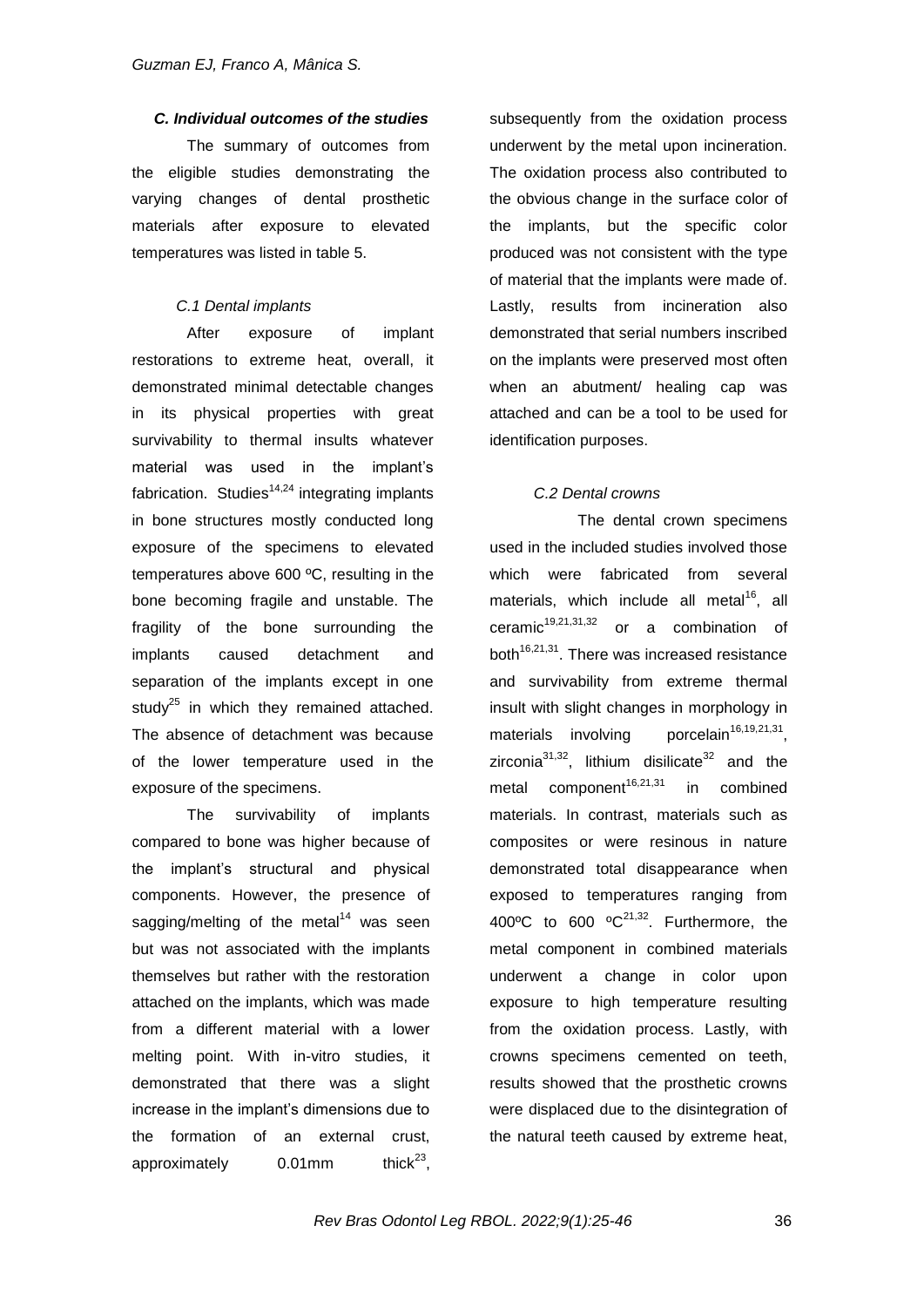which was where the restorations were attached<sup>16,19,31</sup>.

#### *C.3 Dentures*

Only one study $21$  performed exposure of denture to extreme heat, which involved a dental prosthesis made from a combination of metal for the framework and resinous material for the artificial teeth and gums. Results from the study demonstrated that the metal framework survived the incineration wherein the dimensions were unaltered and only presented a change in color typically because of the oxidation process. However, regarding the artificial teeth and gums, since resinous materials have lower melting points, they went undetectable when exposed at a temperature of 600ºC, similarly in crowns made from the same material.

#### *III.D. Risk of Bias of Eligible Studies*

The majority of the included studies<sup>14,19,21,23,25,31</sup> presented the medium risk of bias indicating a percentage of answers with "yes" to the formulated questions ranging between 50% to 69%. While two studies each were categorized for low<sup>16,22</sup> and high<sup>24,32</sup> risk of bias - Table 6*.*

### **DISCUSSION**

Identification by dental means has played a vital role as a reliable and wellestablished method in dealing with incinerated human remains<sup>13</sup>. While facial recognition and fingerprint analysis may deem difficult to use during this situation, great importance has been given in the employment of the knowledge on teeth, in particular its anatomy and morphology, in the identification process. Although to some degree, dental remains may survive and retain some of its anatomical properties after incineration; they may however undergo morphological alterations and can be extremely fragile especially in prolonged exposure to high temperature $33$ . In such circumstances, dental treatments present on an individual may provide additional information, which is useful in the comparative and reconciliation phase of identification.

Abundant studies have been conducted on the analysis of the effects of elevated temperature on both intact teeth and with those treated with restorative materials such as amalgam, glass ionomer, and composite resins $10,16,18-21,32,34$ . Most of the evident alterations, based on the studies, can be attributed to the color of the restorative material, which will differ depending on the time of exposure, the intensity of the heat, and the microscopic changes seen in scanning electron microscopic (SEM) analysis.

However, data on the detectable changes in prosthodontic materials namely, crowns, implants and dentures, when experimentally exposed to high temperature especially with the recent materials used in fabrication is still inadequate. Prosthodontic devices have higher survivability against thermal insult compared to restorative material owing to their physical properties and having extremely high melting points that could assist in identification of severely incinerated victims<sup>13</sup>.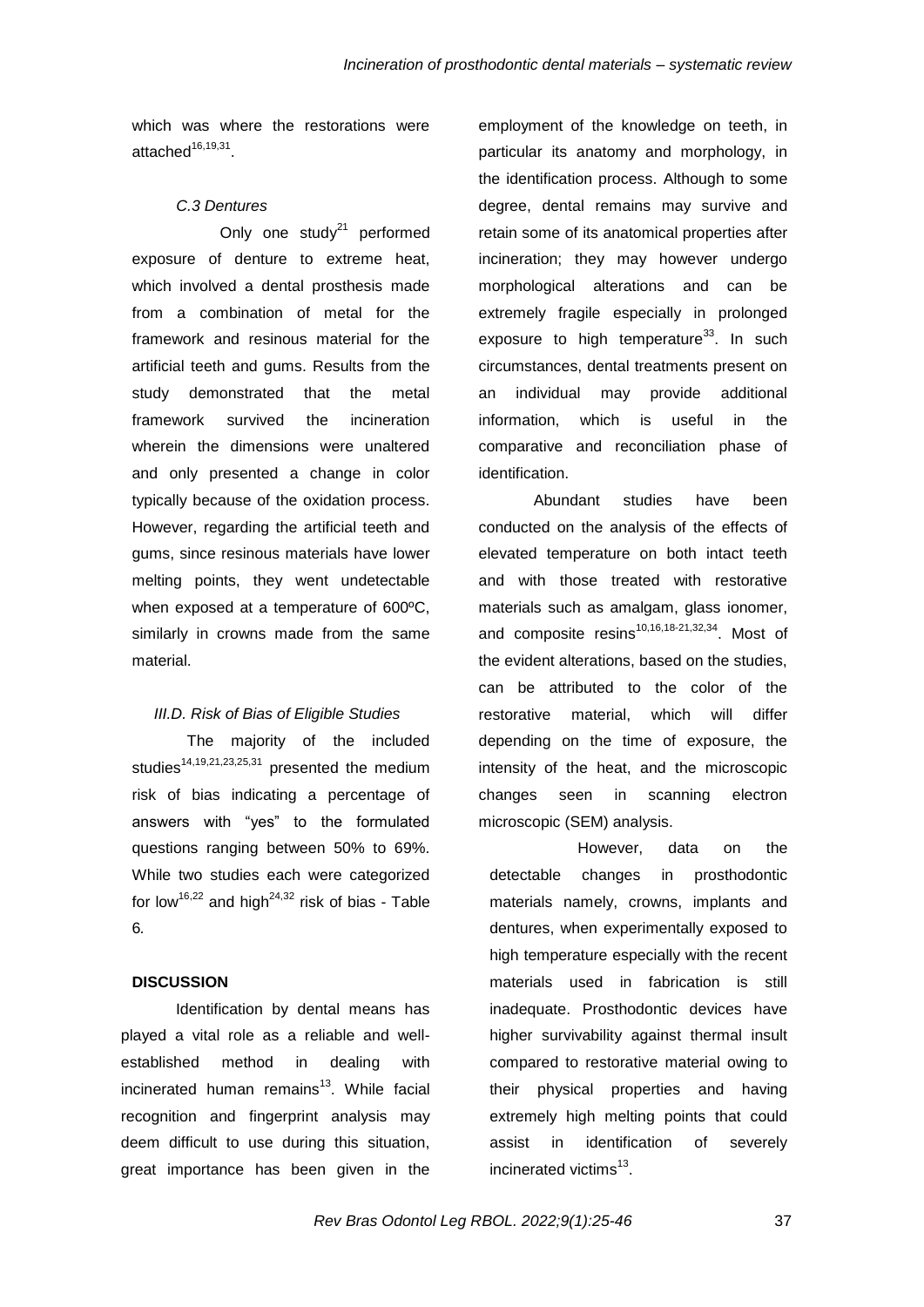| Authorship, year                            | Q <sub>1</sub> | Q2                       | Q3                       | Q <sub>4</sub> | Q <sub>5</sub> | Q6                       | Q7         | Q8                       | Q9         | Q10        | %-YES | <b>Risk of Bias</b> |
|---------------------------------------------|----------------|--------------------------|--------------------------|----------------|----------------|--------------------------|------------|--------------------------|------------|------------|-------|---------------------|
| Berketa et al. <sup>22</sup> (2010)         |                |                          |                          |                |                |                          |            |                          |            |            |       |                     |
| Berketa et al. $23(2011)$                   |                |                          |                          | $\sqrt{ }$     |                |                          | $\sqrt{ }$ | $\sqrt{ }$               | $\sqrt{ }$ | $\sqrt{ }$ | 70    | Low                 |
| Berketa et. al $24$ (2011)                  |                |                          |                          | $\sqrt{ }$     |                |                          |            |                          | $\sqrt{ }$ |            | 50    | Medium              |
|                                             |                |                          |                          |                |                |                          |            |                          |            | $\sqrt{ }$ | 40    | High                |
| Berketa et al. $14(2014)$                   | $\sqrt{ }$     | $\overline{\phantom{a}}$ |                          |                | $\sqrt{ }$     | $\sqrt{ }$               | $\sqrt{ }$ | $\overline{\phantom{a}}$ | $\sqrt{ }$ | $\sqrt{ }$ |       |                     |
|                                             |                |                          |                          |                |                |                          |            |                          |            |            | 60    | Medium              |
| Bonetti et. al. <sup>25</sup> (2020)        |                |                          |                          | N/A            | $\sqrt{ }$     | N/A                      | $\sqrt{ }$ |                          | $\sqrt{ }$ | $\sqrt{ }$ | 50    | Medium              |
| Merlati et al. <sup>21</sup> (2002)         |                | $\sqrt{ }$               | $\overline{\phantom{0}}$ |                |                |                          | $\sqrt{ }$ | $\sqrt{ }$               | $\sqrt{ }$ | $\sqrt{ }$ |       |                     |
|                                             |                |                          |                          |                |                |                          |            |                          |            |            | 50    | Medium              |
| Lokhasudhan and Ajitha <sup>32</sup> (2017) |                | $\sqrt{ }$               | $\overline{\phantom{0}}$ |                |                |                          | $\sqrt{ }$ | $\sqrt{ }$               |            |            |       |                     |
|                                             |                |                          |                          | N/A            |                |                          |            |                          |            |            | 33    | High                |
| Patidar et al. <sup>16</sup> (2010)         |                |                          | $\overline{\phantom{a}}$ | $\sqrt{ }$     | $\sqrt{ }$     | $\sqrt{ }$               | $\sqrt{ }$ | $\sqrt{ }$               | $\sqrt{ }$ | $\sqrt{ }$ | 70    | Low                 |
| Khirtika and Ramesh <sup>31</sup> (2017)    |                |                          |                          |                | $\sqrt{ }$     | $\overline{\phantom{a}}$ | $\sqrt{ }$ | V                        | $\sqrt{ }$ | $\sqrt{ }$ |       |                     |
|                                             |                |                          |                          |                |                |                          |            |                          |            |            | 50    | Medium              |
| Pol et al. <sup>19</sup> (2015)             |                |                          |                          |                | $\sqrt{ }$     | $\sqrt{ }$               | $\sqrt{ }$ | $\sqrt{ }$               | $\sqrt{ }$ | $\sqrt{ }$ |       |                     |
|                                             |                |                          |                          |                |                |                          |            |                          |            |            | 60    | Medium              |

Table 6: Risk of bias assessed using formulated questions by the authors adapted from the strategy proposed by Onofre et al.<sup>30</sup> in 2014.

 $\sqrt{2}$ : yes; -: no; N/A: not applicable Q1) Are the ethical aspects mentioned? Q2) Is the study design described? Q3) Is there rationale for sample size calculation? Q4) Were the prosthodontic specimens new? Q5) Were the prosthodontic specimens with similar dimensions/type? Q6) Were the prosthodontic specimens manufactured from the same company? Q7) Was temperature control described? Q8) Was the time interval between temperatures described? Q9) Were macro- or microscopic analyses reported? Q10) Were visual, photographic or radiographic analyses reported?

The present study aimed to review and assess the literature regarding scientific articles conducting experimentation on the effects of elevated temperature on different prosthodontic devices.

The results from the review demonstrate that like teeth and restorative materials, prosthodontic devices also undergo detectable changes which correlate significantly with the exposure to different

temperatures at various durations. Overall, the observed changes are mostly influenced by the type of device exposed, whether it is a crown, implant or denture and the physiochemical properties of the materials used to fabricate each prosthodontic device. The factors abovementioned coincide with Merlati et al.<sup>21</sup> and Reesu et al.'s<sup>13</sup> observations that these elements greatly contributed to the capacity of the materials to be recognized and identified even after exposure to intense heat.

*Rev Bras Odontol Leg RBOL. 2022;9(1):25-46* 38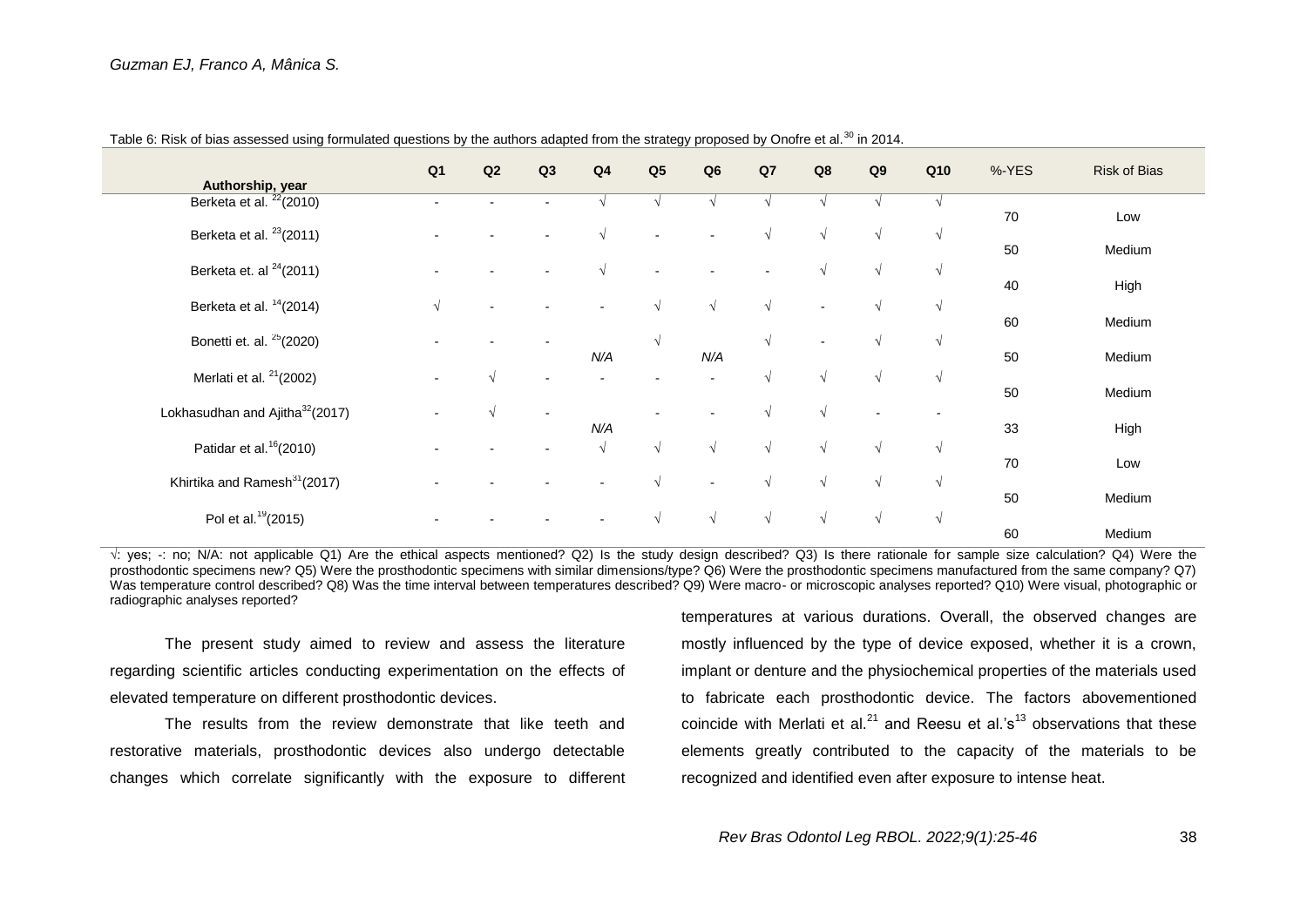Although almost all of the eligible studies performed a laboratory-based heating regimen as seen in table 4, data from each study has been interpreted with caution due to several factors not considered like those present in tangible situations. These real-life circumstances, as mentioned in the articles written by Sandholzer $^{35}$ , Reesu et al.<sup>13</sup>, Merlati et al.<sup>21</sup>, and Gonzales-Colmenares et al.<sup>26</sup>, include the presence of soft (i.e. lips, cheeks and tongue) and hard tissue (i.e. alveolar bone) surrounding the dental components and the devices which functions as protection and provide insulation during exposure to fire but can also alter the color of the incinerated dental structures<sup>7,21,36</sup>. In addition, elements such as the duration of heat exposure, the manner of fire development, the rate of temperature increase, and the substance used to extinguish the fire $21$  are also not considered in the included studies and could affect the condition of the incinerated remains. Herewith, to be able to replicate the actual circumstances during fire exposure, Bohnert et al. $37$  and Muller et al. $38$  suggest that in the experimental studies the exposure to constant temperature may be comparable to sudden thermal shock, which was applied by five eligible studies $14,21-24$ , whilst incremental exposure as performed by the other half<sup>16,19,25,31,32</sup>, can be similar to the slow increase in temperature due to the presence of protective structures. Regarding the cooling procedure, the studies only performed air cooling either until the heated specimens reached room temperature (type1) or overnight cooling (type 2). In contrast with

real-life situations, fire extinguishers are most often used to cool the incinerated remains and are dependent on the specific type of fire namely: Type A- ordinary combustibles such as wood, cloth and paper in which water based substances are used; Type B-flammable liquids such as oils and grease where carbon dioxide, dry chemical and foam water are used; Type Cinvolving fire caused by live electrical equipment and can be extinguished with dry chemicals and carbon dioxide; lastly, type D- combustible metals like magnesium, potassium and sodium which can be extinguished by heat absorbing medium such as dry powders $^{39,40}$ . These in vivo and ex vivo circumstances may have an effect on the macroscopic alterations in heated prosthodontic devices observed between exposure to heat using a laboratory-based regimen compared to actual fire conditions.

The eligible studies were performed using formulated questionnaires by the authors to assess the risk of bias in each study. The adapted approach for the construction of the questions was based on the proposed strategy of Onofre et al. $30$  in 2014. The rationale for this approach is used in this study because according to Tran et al. $41$  in 2021, it showed that in 51% of in-vitro studies, risk assessment questions were formulated by their own authors and were mostly established on the strategy utilized by Onofre et al<sup>30</sup>. Most of the included studies (n=6) in this systematic review demonstrated medium risk of bias, which exhibits a positive characteristic of the present study. However, regarding invitro/laboratory-based experiments, authors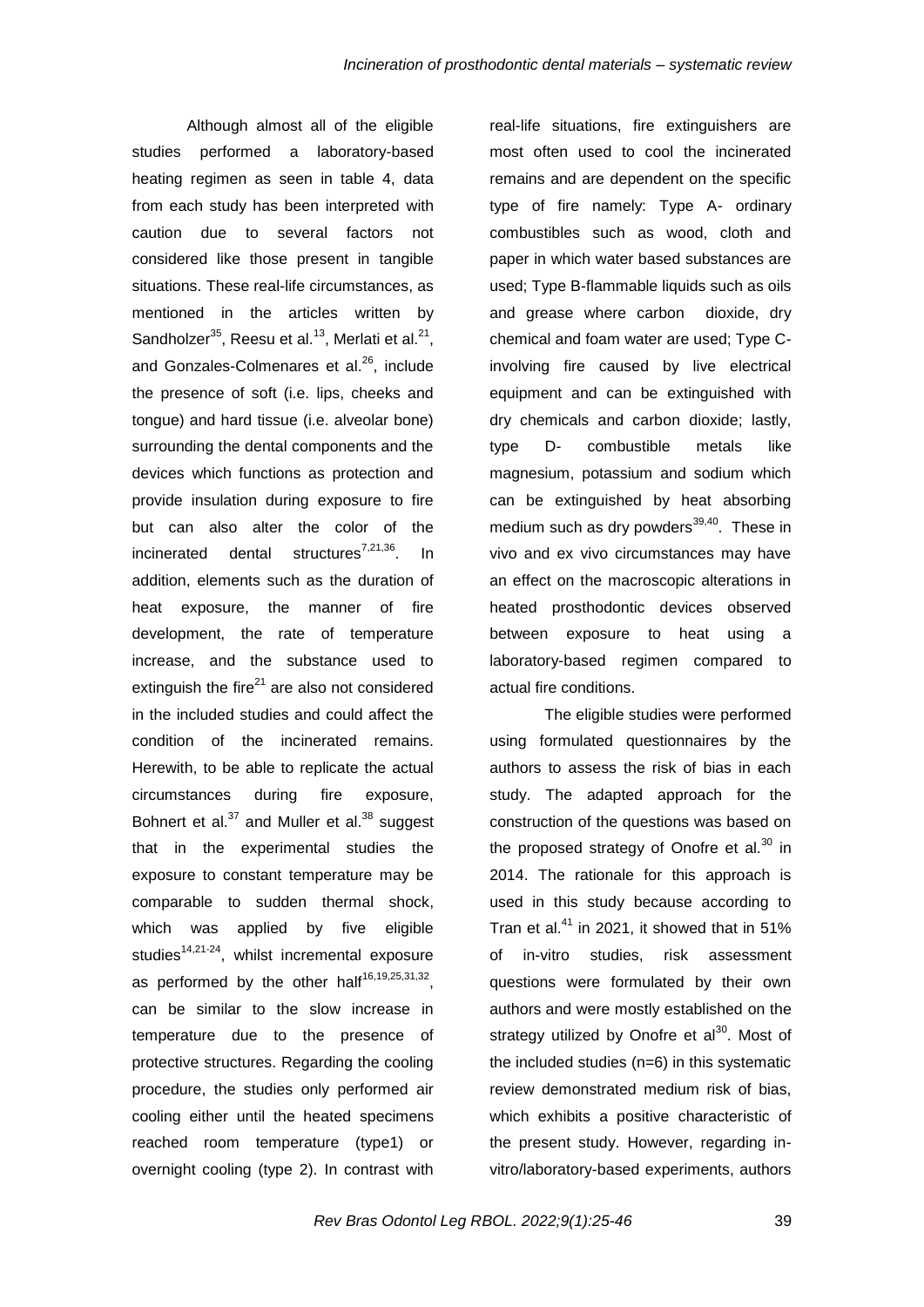of future studies are still encouraged to follow standardized protocols for conducting and reporting data, including consideration of ethical aspects, detailed description of the study design, and demonstrating rationale for sample size calculation.

The advancement of dental technology has introduced numerous types of restorative treatment options in replacing missing teeth in particular dental endosseous implants, which has been growing in usage exponentially and increases the likelihood to be present in post-mortem dental examination<sup>13</sup>. A study by Al-Wahadni et al. $42$  from surveying 2001 dentists revealed that in implant system selection practices, practitioners tend to largely base their selection on implantabutment connections as well as the available scientific evidence for the of the implant system. In ten-year retrospective studies $43-45$ , it exhibited that Straumann implants have a very high long-term survival rate, low incidence of pathological reaction during osseointegration, and showed low failure rate which implies to the increased usage of this system by dental practitioners. These correlates to the result of the review demonstrating multiple frequency of Straumann specimens being used in the experimental studies due to the increasing likelihood of finding this type of implant in incinerated remains. In the included studies, two main methodologies were performed including in-vitro and exvivo exposure through integration to bony structures. Great emphasis must be given to the results of studies that integrated dental implants to bone because it can be comparable to actual circumstances in

incinerated remains. In osseointegrated implants, the area most susceptible to increase exposure to heat would be the coronal part where the healing cap or the final restoration would be attached.

Although implants are generally resistant to thermal insults due to their physical properties<sup>14,22-25</sup>, several challenges might be encountered when it is utilized as a tool for identification. Firstly, the recognition of the engraved unique serial numbers, specifically in included studies $^{23,24}$  that exposed Straumann implants, might impose some difficulty in visualization especially when the implants are osseointegrated. In the in-vitro experimentation performed by Berketa et  $al.<sup>23,24</sup>$ , it was observed that the batch numbers can still be visualized particularly when a healing cap or abutment is attached over the implant as it serves as a protection from the formation of oxidation layer. However, in actual cases of incinerated remains, the coronal area that is not surrounded by bone is exposed to more heat and may result in melting and fusing of the restoration/abutment to the implant. These findings were observed, likewise, in a study using osseointegrated implants with superstructures wherein the increased oxidation created a welding effect between the implant and the attached component that made the implant cap impossible to  $remove<sup>14</sup>$ . This makes the access for the visualization of the serial number very difficult. Second, the formation of an oxidation layer, initially described by Pilling and Bedworth<sup>46</sup>, on the implant's surface resulting from the reaction of the metal to elevated temperatures may also affect the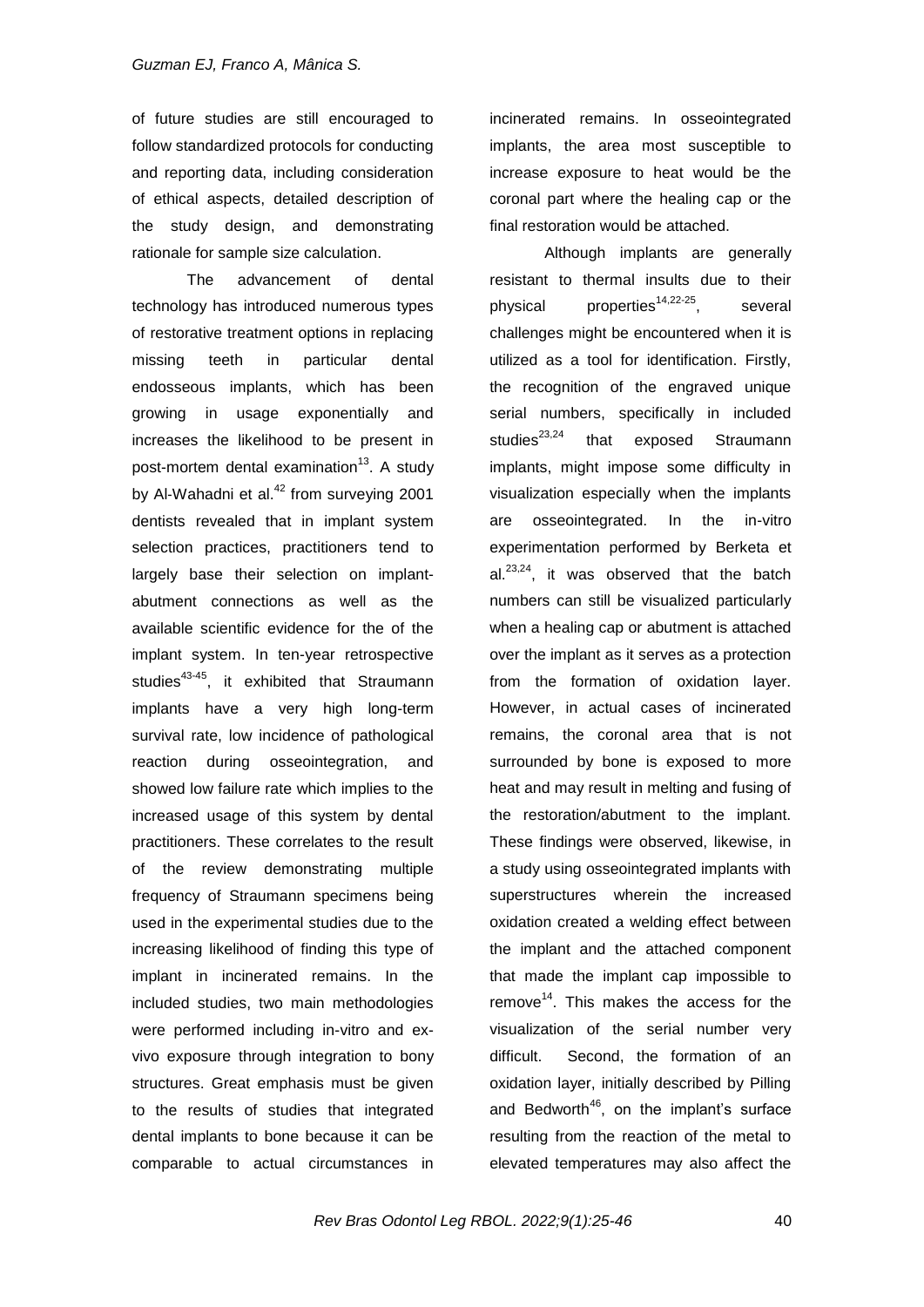identification process. The layer produced on the implant"s surface consists of a fragile crust resulting to the change in the implant"s surface color. In the first study of Berketa et al. $^{23}$ , it was mentioned that pure titanium implants produced a distinctive gold crust on the surface that did not occur on alloy type implants. In contrast, the succeeding study $^{24}$  demonstrated that this specific crust color was not produced even if it was from the same manufacturer and was fabricated from the same metal. Similarly, in a study that exposed pure titanium implants from a different manufacturer, it was observed that the implant"s color changed to grey, which implies that the gold crust layer was not a consistent indicator with implants that are titanium in origin. These inconsistencies suggest that the color of the oxidation layer should not be used for identification of the specific metal or alloy used in the fabrication of the implant. Instead, utilization of scanning electron microscopy and elemental analysis should be the best option in this situation $^{22}$ . In addition, the location in the jaw, presence and type of abutment/restoration and distinctive features (i.e., tapered/straight, thread pattern etc.) of the implant, which was employed by Berketa et. $al^{14}$  in 2014, can also be used as a strategy when dealing with implants during post-mortem dental examination.

The second prosthodontic device of interest reviewed in this study was the effects of heat exposure on different types of dental crowns. In general, there was increased survivability in crowns made of porcelain<sup>16,19,21,31</sup>, zirconia<sup>31,32</sup>, lithium

disilicate $32$  and full metal crown or the metal component in crowns with combined materials<sup>16,21,31</sup> than with composite or those which were resinous in origin<sup>21,32</sup>. In crowns with porcelain components, Pol et al.<sup>19</sup>, Khirtika et al.<sup>31</sup>, Patidar et al.<sup>16</sup>, and Merlati et al. $^{21}$  observed similar outcomes even though the crowns were from different manufacturers and exposed to either incremental increase or constant temperatures. There were no significant changes happened on the crowns not until the temperature reached 1000 ºC where the loss of glaze, splintering, and morphological changes occurred. Unlike porcelain, crowns made from zirconia<sup>31,32</sup> that were exposed in incremental increase in temperature, only presented with very slight morphological change, even when exposed to temperatures exceeding 1000 <sup>o</sup>C. The metal crowns<sup>16</sup>, particularly nickelchromium, and the metal component of crowns with fused materials $21$  exhibited change in surface color, similar to implants <sup>14,22-24</sup>, because of the oxidation process occurring when metal is exposed to high temperature.

The resistance to the thermal insult of materials fabricated from components such as porcelain, zirconia, lithium disilicate and nickel-chromium is mainly caused by their innate physical properties specifically having a very high melting point,  $850-1100 °C^{47}$ , 1170-2680 °C $^{48}$ , 1032 °C $^{49}$ , and  $1400 \, \mathrm{°C}^{50}$  respectively. These temperatures are relatively higher than actual fire conditions like burning vehicles, which can reach more than 1000  $^{\circ}C^{3,4}$  or human cremation chambers with maximum temperatures from 950-1000  $^{\circ}C^{7,8}$  therefore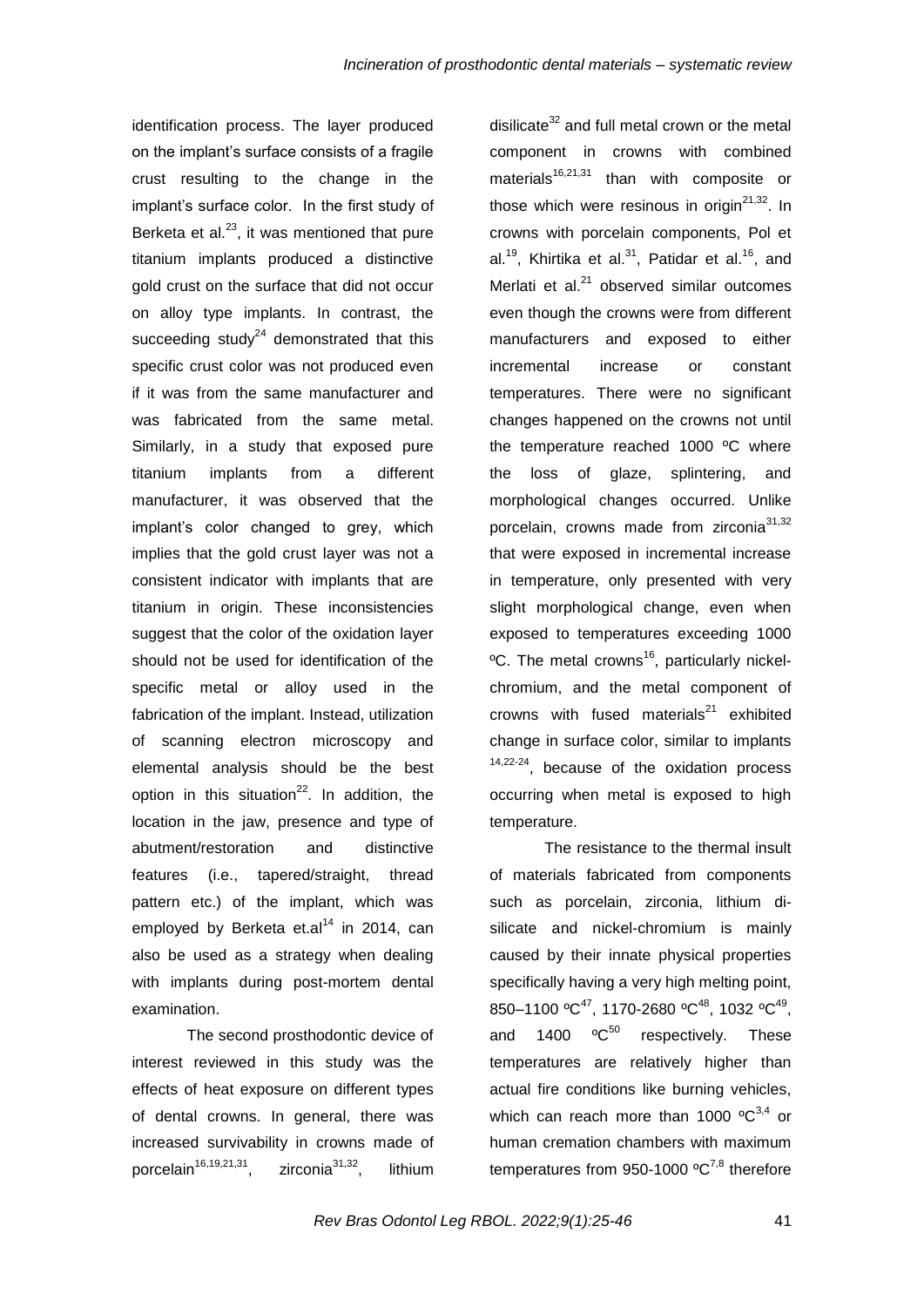giving rise to the above-mentioned materials" increase survivability. However, during forensic investigations, incinerated remains including charred teeth become very unstable and fragile<sup>13</sup>. This becomes a significant problem because dental crowns are supported by natural tooth structures that may not survive very high temperature unlike the aforementioned materials. Based on this systematic review, displacement of the crowns takes place between 600 to 800 ºC due to the fracture and disintegration of enamel, which is the structure where the prostheses are cemented. These findings were comparable from the studies of Merlati et al. in  $2002^{21}$  and  $2004^{18}$  intact restored and un-restored teeth were exposed to elevated temperatures. The fragility of the teeth supporting the devices increases the probability of it being lost or detached during forensic work. Thereby, it is very significant that proper technique in stabilization should be employed during retrieval and examination of incinerated remains to prevent losing valuable dental evidence like crowns and implants during identification.

The last prosthodontic appliance of interest is the observation of the effects of elevated temperatures in a denture. In the current study, only one scientific article experimented on exposure of denture to heat, which involved a removable partial prosthesis made from base metal alloy for the framework and acrylic resin for the artificial teeth and denture base<sup>21</sup>. Based on the results of the included study, it showed that at 400 ºC the denture base and artificial teeth made from polymethyl methacrylate (PMMA) were completely

burnt and charred. In contrast, the metal framework, even 1100 ºC, only demonstrated change in color due to oxidation process that increases with elevation of temperature. In addition, there were no alterations observed and the structural morphology of the framework was well preserved. In dentistry, cobaltchromium based alloys which contain mainly cobalt, chromium and trace materials, have been commonly used in the fabrication of the metallic framework in removable dentures<sup>51</sup>. Crooks<sup>52</sup> described that this alloy is known for its satisfactory resistance to tarnish and corrosion, and are high strength and heat-resistant (melting point: 1330  $^{\circ}C^{53}$ ), which explains the excellent survival capability of the material against thermal insult as seen in the results of the study by Merlati et al. $^{21}$ . As opposed to polymethyl methacrylate (PMMA), which has a melting point of 120 but was observed by Merlati et  $al^{21}$  to only show softening of the material at 200 °C. Even though the acrylic base is more susceptible to damage in thermal insults, informations from the denture design, coverage of edentulous areas, type of material used, and manufacturer of the prosthesis can still be utilized in order to supplement the data used in comparative dental analysis. However, great caution is advised in the interpretation of the results from this experimental study because the outcome presented might be dissimilar and cannot represent other materials, although similar in type but different in composition and processing method.

The outcomes observed from the ten eligible studies demonstrated that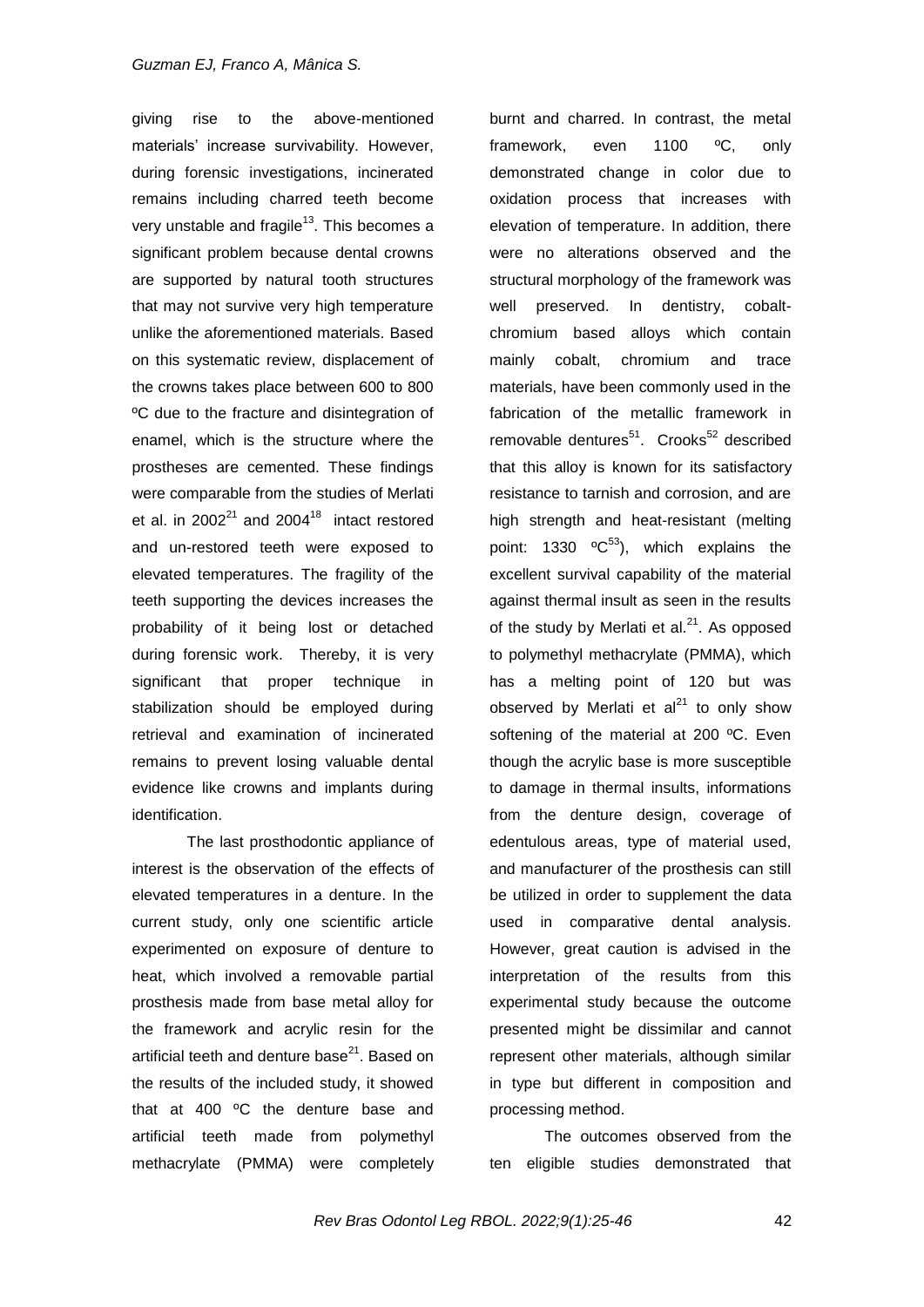detectable changes in dental crowns, implants and dentures could be correlated to the temperature from which they are exposed to. However, data are only limited to the materials that were included in the study as well as exposure to heat was only done in a controlled environment which might be different to actual conditions considering fire dynamics. The present study suggests that in further experimentations there should be inclusion of more materials available in the market for the fabrication of different prosthodontic device to be able to create enough data to support the findings during post-mortem dental examination. Furthermore, increased documentation, through visual aid, regarding the detectable changes should be presented for enhancement of the comparison.

### **FINAL CONSIDERATIONS**

Forensic dentists employ several techniques in the retrieval, analysis, and identification of incinerated remains during post-mortem examination. With the increasing usage of several restorations and prosthodontic devices as treatment options, information regarding their properties, type of material used in fabrication, location in the mouth and detectable changes due to effects of elevated temperature can aid in dealing with burned remains.

The present study encourages experimentation of more types of materials not only limited to prosthodontic devices, but also covering all dental materials used in all aspects of dentistry as treatment inside the mouth. Furthermore, experimental studies must be supplemented by optimal documentation of the outcomes through good quality images and accurate, complete, and detailed worded interpretation of the photographs in order increase the understanding and appreciation of the study. Finally, in reference to the findings of this research, future laboratory-based studies on effects of incineration to different dental materials must take into consideration tangible simulation of fire dynamics and conditions, although in a controlled environment, in order to increase the ecological validity of the result.

# **ACKNOWLEDGEMENTS AND CONFLICT OF INTEREST STATEMENTS**

This study was financed by the Department of Science and Technology-Science Education Institute (Manila, Philippines), as part of the overseas fullscholarship grant awarded to the corresponding author for the program of Masters of Science in Forensic Odontology at the University of Dundee.

We convey our utmost gratitude to the Department of Science and Technology-Science Education Institute and the Center for Forensic Medicine and Dentistry, School of Dentistry, University of Dundee for their invaluable support to the completion of this research study.

Disclosure: The authors do not have any financial interests, governmental conflicts and commercial associations to disclose. All authors have viewed and agreed to the submission of this article.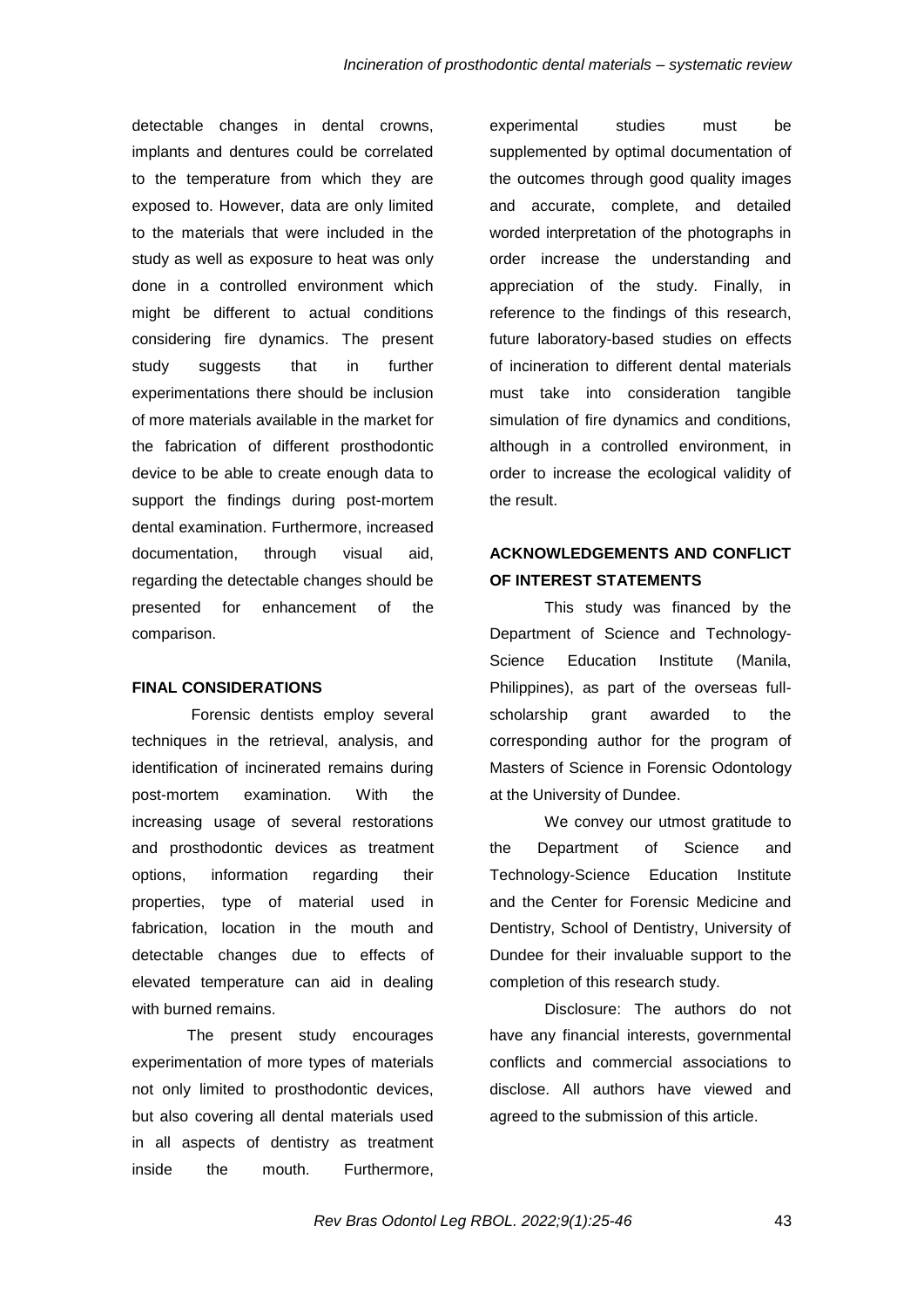### **RESUMO**

Dados abrangentes sobre as mudanças detectáveis que ocorrem quando vários dispositivos protéticos são expostos a temperaturas elevadas ainda são pouco registrados. O presente estudo teve como objetivo revisitar a literatura científica a fim de revisar e avaliar sistematicamente estudos experimentais que analisam os efeitos da alta temperatura em diferentes materiais utilizados em prótese. Uma revisão sistemática da literatura foi estruturada de acordo com PRISMA. Quatro bases de dados foram pesquisadas e uma fonte de literatura cinzenta (grey literature) foi selecionada. Apenas estudos acadêmicos de revisão, experimentais, originais e revisados por pares e anais de conferências científicas foram incluídos. O risco de viés foi avaliado por meio de questões formuladas pelos autores e adaptadas usando a estratégia proposta por Onofre et al. (2014). A busca resultou em 1526 artigos científicos, dos quais atenderam aos critérios de elegibilidade. Dos estudos elegíveis, 60% apresentaram risco médio de viés, o que demonstra uma característica positiva do presente estudo. Os resultados mostraram que as alterações detectáveis devido ao calor extremo observadas nos estudos incluídos foram dependentes do tipo de dispositivo protético exposto e do tipo de material utilizado em sua fabricação. Os dados coletados neste estudo podem auxiliar ainda mais na análise e identificação quando se trata de restos incinerados.

### **PALAVRAS-CHAVE**

Odontologia legal; Altas temperaturas; Prótese dentária; Implantes dentários.

### **REFERENCES**

- Trengrove HG. Forensic odontology in disaster victim identification. Forensic Odontology: Principles and Practice: John Wiley &<br>Sons.Ltd: 2016. p. 286-335. Sons, Ltd; 2016. p. <https://doi.org/10.1002/9781118864418.ch9>
- 2. Rötzscher K, Grundmann C, Benthaus S. The effects of high temperatures on human teeth and dentures. Int Poster J Dent Oral<br>Med. 2004:6(1):1-4.  $2004;6(1):1-4.$ [https://doi.org/10.4103%2Fjfo.jfds\\_25\\_16](https://doi.org/10.4103%2Fjfo.jfds_25_16)
- 3. Endris R, Berrsche R. Color change in dental tissue as a sign of thermal damage. Z Rechtsmed. 1985;94(2):109-20.
- 4. DeHaan JD, Kirk PL, Icove DJ. Chapter 9- Automobile, Motor Vehicle, and Marine Fires. Kirk's fire investigation. Boston: Pearson; 2012.
- 5. Bastiaan RJ. Dental identification of the Victorian bushfire victims. Aust Dent J. 1984;29(2):105-10. [https://doi.org/10.1111/j.1834-](https://doi.org/10.1111/j.1834-7819.1984.tb06044.x) [7819.1984.tb06044.x](https://doi.org/10.1111/j.1834-7819.1984.tb06044.x)
- 6. Hill AJ, Lain R, Hewson I. Preservation of dental evidence following exposure to high<br>temperatures. Forensic Science temperatures.<br>International. 2011;205(1):40-3. <https://doi.org/10.1016/j.forsciint.2010.08.011>
- 7. Love JC. Scott I. Fairgrieve, Forensic Cremation: Recovery and Analysis. Forensic Science. Medicine, and Pathology. 2008;4(3):201.
- 8. Cremation Process. Arlington Memorial Chapels and Crematory: [https://www.arlingtonph.com/faqs/cremation#](https://www.arlingtonph.com/faqs/cremation#:~:text=The%20casket%20or%20container%20is,are%20known%20as%20cremated%20remains) [:~:text=The%20casket%20or%20container%](https://www.arlingtonph.com/faqs/cremation#:~:text=The%20casket%20or%20container%20is,are%20known%20as%20cremated%20remains) [20is,are%20known%20as%20cremated%20r](https://www.arlingtonph.com/faqs/cremation#:~:text=The%20casket%20or%20container%20is,are%20known%20as%20cremated%20remains) [emains.](https://www.arlingtonph.com/faqs/cremation#:~:text=The%20casket%20or%20container%20is,are%20known%20as%20cremated%20remains)
- 9. Norrlander AL. Burned and Incinerated Remains. In: Bowers CM, editor. Manual of Forensic Odontology. Colorado Springs: American Society of Forensic Odontology; 1997. p. 16-8.

10. Moreno F, Moreno S, Merlati G, Marin L, Savio C. Effect of high temperatures on different dental restorative systems: restorative systems: Experimental study to aid identification processes. J Forensic Dent Sci. 2009;1.

<http://dx.doi.org/10.4103/0974-2948.50883>

- 11.Rothwell BR. Principles of dental<br>identification. Dent Clin North Am. identification. Dent Clin North Am. 2001;45(2):253-70. PMID: 11370454
- 12.Dostalova T, Eliasova H, Seydlova M, Broucek J, Vavrickova L. The application of CamScan 2 in forensic dentistry. Journal of forensic and legal medicine. 2012;19(7):373- 80. <https://doi.org/10.1016/j.jflm.2012.04.015>
- 13.Reesu GV, Augustine J, Urs AB. Forensic considerations when dealing with incinerated human dental remains. J Forensic Leg Med. 2015;29:13-7. <https://doi.org/10.1016/j.jflm.2014.10.006>
- 14.Berketa JW, James H, Langlois NE, Richards LC. A study of osseointegrated dental implants following cremation. Aust Dent J. 2014;59(2):149-55. <https://doi.org/10.1111/adj.12170>
- 15.Thompson TJ. Recent advances in the study of burned bone and their implications for forensic anthropology. Forensic Sci Int. 2004;146 Suppl:S203-5. <https://doi.org/10.1016/j.forsciint.2004.09.063>
- 16.Patidar K, Parwani R, Wanjari PV. Effects of high temperature on different restorations in forensic identification: Dental samples and mandible. J Forensic Dent Sci. 2010;2:37-43. <https://doi.org/10.4103/0974-2948.71056>
- 17.Zitzmann NU, Hagmann E, Weiger R. What is the prevalence of various types of prosthetic dental restorations in Europe? Clin Oral Implants Res. 2007;18 Suppl 3:20-33. [https://doi.org/10.1111/j.1600-](https://doi.org/10.1111/j.1600-0501.2007.01435.x) [0501.2007.01435.x](https://doi.org/10.1111/j.1600-0501.2007.01435.x)
- 18.Merlati G, Savlo C, Danesino P, Fassina G, Menghini P. Further study of restored and un-restored teeth subjected to high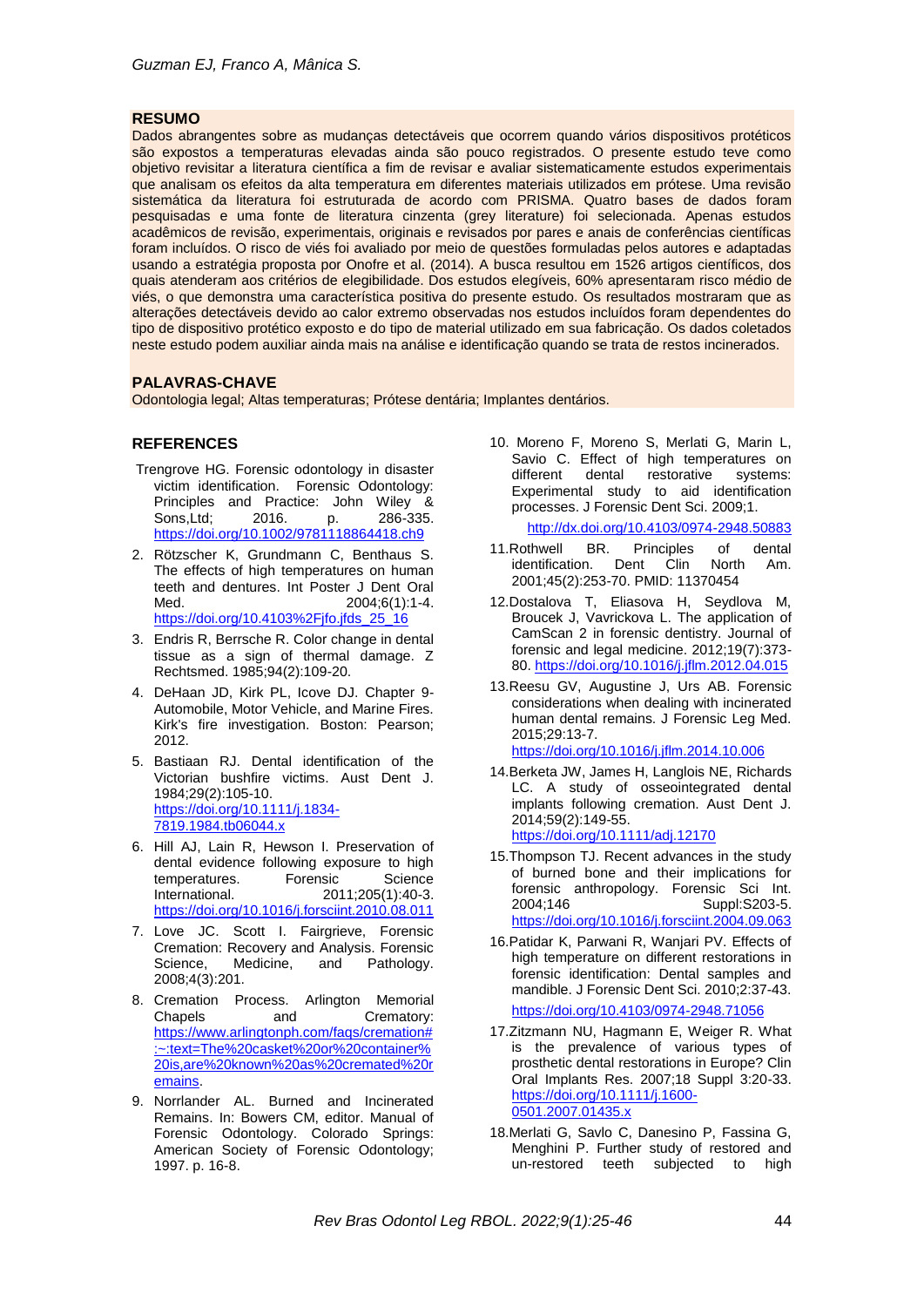temperatures. J Forensic Odontostomatol. 2004;22(2):34-9. PMID:16223018

- 19.Pol CA, Ghige SK, Gosavi SR, Hazarey VK. Effects of elevated temperatures on different restorative materials: An aid to forensic identification processes. J Forensic Dent Sci. 2015;7(2):148-52. [https://dx.doi.org/10.4103%2F0975-](https://dx.doi.org/10.4103%2F0975-1475.154591) [1475.154591](https://dx.doi.org/10.4103%2F0975-1475.154591)
- 20.Bagdey S, Moharil R, Dive A, Thakur S, Bodhade A, Dhobley A. Effect of various temperatures on restored and unrestored teeth: A forensic study. J Forensic Dent Sci. 2014;6:62-6. [https://dx.doi.org/10.4103%2Fjfo.jfds\\_65\\_18](https://dx.doi.org/10.4103%2Fjfo.jfds_65_18)
- 21.Merlati G, Danesino P, Savio C, Fassina G, Osculati A, Menghini P. Observations on dental prostheses and restorations subjected to high temperatures: Experimental studies to aid identification processes. The Journal of forensic odonto-stomatology. 2002;20:17- 24. PMID:12585669.
- 22.Berketa J, James H, Marino V. Survival of batch numbers within dental implants following incineration as an aid to identification. J Forensic Odontostomatol. 2010;28(1):1-4. PMID:21239857
- 23.Berketa J, James H, Marino V. Dental implant changes following incineration.<br>Forensic Sci Int. 2011;207(1-3):50-4. Forensic Sci Int. 2011;207(1-3):50-4. <https://doi.org/10.1016/j.forsciint.2010.08.025>
- 24.Berketa J, James H, Marino V. A pilot study in the recovery and recognition of nonosseointegrated dental implants following cremation. J Forensic Odontostomatol. 2011;29(2):38-44. [http://www.ncbi.nlm.nih.gov/pmc/articles/pmc](http://www.ncbi.nlm.nih.gov/pmc/articles/pmc5734856/) [5734856/](http://www.ncbi.nlm.nih.gov/pmc/articles/pmc5734856/)
- 25.Bonetti CDS, Bachur ACT, Pires-De-Souza FDCP, Oliveira-Santos CD, Silva RHAD. Photographic, radiographic, and microscopic assessment of dental implants after simulated heating, burial, and immersion in water. Journal of Stomatology. 2020;73(3):118-22.

<https://doi.org/10.5114/jos.2020.96875>

- 26.González-Colmenares G, Calvo-Díaz L, Nastul-Enríquez M, Bertel-Ruíz MM, Garzón-Ramírez I, Rojas-Sánchez MP, et al. Effect of high temperatures on teeth fixed with an orthodontic bracket. An in vitro study.<br>Forensic Sci Int. 2020:308:110182. Forensic Sci Int. 2020;308:110182. [https://doi.org/10.1016/j.forsciint.2020.11018](https://doi.org/10.1016/j.forsciint.2020.110182) [2](https://doi.org/10.1016/j.forsciint.2020.110182)
- 27.Shipman P, Foster G, Schoeninger M. Burnt bones and teeth: an experimental study of color, morphology, crystal structure and<br>shrinkage. Journal of Archaeological Journal of Archaeological Science. 1984;11(4):307-25. [https://doi.org/10.1016/0305-](https://doi.org/10.1016/0305-4403%2884%2990013-X) [4403%2884%2990013-X](https://doi.org/10.1016/0305-4403%2884%2990013-X)
- 28.Engineer AEMS. Cobalt-Chromium Properties [Available from:

[https://www.americanelements.com/cobalt](https://www.americanelements.com/cobalt-chromium-alloy)[chromium-alloy.](https://www.americanelements.com/cobalt-chromium-alloy)

- 29.Liberati A, Altman D, Tetzlaff J, Mulrow C, Gøtzsche P, Ioannidis J, et al. The PRISMA Statement for Reporting Systematic Reviews and Meta-Analyses of Studies That Evaluate Health Care Interventions: Explanation and Elaboration. Journal of clinical epidemiology. 2009;62:e1-34. <https://doi.org/10.1136/bmj.b2700>
- 30.Sarkis-Onofre R, Skupien JA, Cenci MS, Moraes RR, Pereira-Cenci T. The role of resin cement on bond strength of glass-fiber posts luted into root canals: a systematic review and meta-analysis of in vitro studies.<br>Oper Dent. 2014:39(1):E31-44. Oper Dent. 2014;39(1):E31-44. <https://doi.org/10.2341/13-070-lit>
- 31.Khirtika SG, Ramesh S. Effect of high temperature on crowns as post-endodontic restoration in forensic analysis: An in vitro study. Journal of Advanced Pharmacy Education and Research. 2017;7:240-3. <https://doi.org/10.4103/0974-2948.71056>
- 32.Lokhasudhan G, Ajitha P. Effect of high temperature on various indirect restorations in forensic identification - An in vitro study. J Adv Pharm Edu Res 2017. 2017;7(2):157-9.
- 33.Carr RF, Barsley RE, Davenport WD, Jr. Postmortem examination of incinerated teeth with the scanning electron microscope. J<br>Forensic Sci. 1986:31(1):307-11. Forensic Sci. 1986;31(1):307-11. PMID: 3944572
- 34.Çarıkçıoğlu B, Misilli T, Deniz Y, Aktaş Ç. Effects of high temperature on dental restorative materials for forensic purposes. Forensic Science, Medicine, and Pathology. 2021;17(1):78-86. <https://doi.org/10.1007/s12024-020-00345-x>
- 35.Sandholzer M. Influence of Heating Regimes on Dimensional and Colorimetric Changes of Teeth. 2015. p. 365-79.
- 36.Delattre VF. Burned beyond recognition: systematic approach to the dental identification of charred human remains. J<br>Forensic Sci. 2000;45(3):589-96. Forensic Sci. 2000;45(3):589-96. PMID: 10855963
- 37.Bohnert M, Rost T, Pollak S. The degree of destruction of human bodies in relation to the duration of the fire. Forensic Sci Int. 1998;95(1):11-21. [https://doi.org/10.1016/s0379-](https://doi.org/10.1016/s0379-0738(98)00076-0) [0738\(98\)00076-0](https://doi.org/10.1016/s0379-0738(98)00076-0)
- 38.Muller M, Berytrand MF, Quatrehomme G, Bolla M, Rocca JP. Macroscopic and microscopic aspects of incinerated teeth. J Forensic Odontostomatol. 1998;16(1):1-7. PMID: 9922754
- 39.Nolan DP. Chapter 19 Methods of Fire Suppression. In: Nolan DP, editor. Handbook of Fire and Explosion Protection Engineering Principles for Oil, Gas, Chemical, and Related Facilities (Fourth Edition): Gulf Professional Publishing; 2019. p. 341-82.